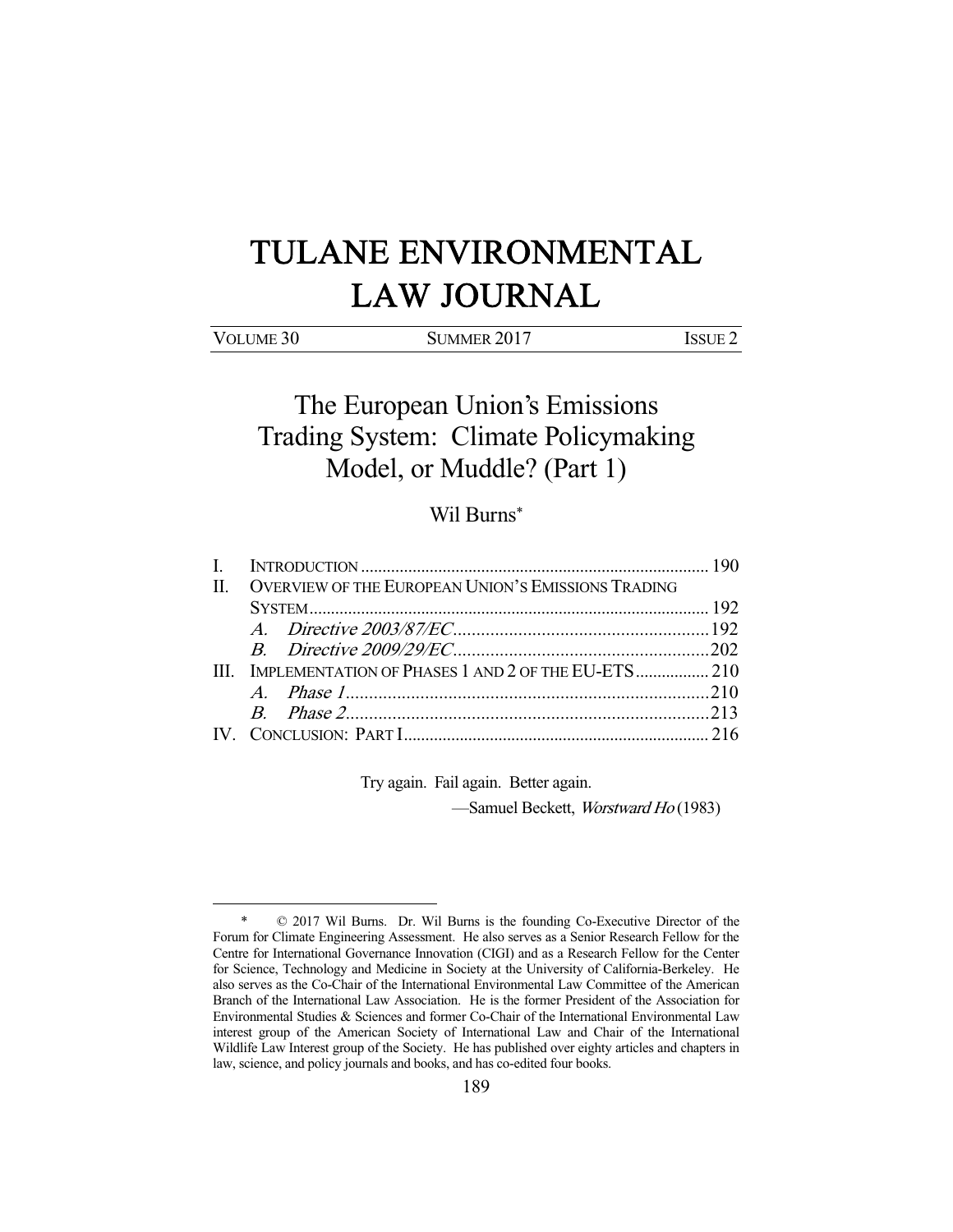#### I. INTRODUCTION

-

The European Union's Emissions Trading System (EU-ETS),<sup>1</sup> operating in the twenty-eight Member States of the European Union, as well as Iceland, Liechtenstein, and Norway, $2$  is an extremely important component of global climate policymaking. It has been characterized by the European Commission as "the cornerstone of the EU's strategy for fighting climate change," an economic bloc of more than 500 million people, representing the third largest source of greenhouse gas emissions globally.<sup>4</sup> The EU-ETS is also "the engine of the global carbon market,"<sup>5</sup>

 3. European Commission Press Release M/08/35, Questions and Answers on the Revised EU Emissions Trading System, Question 1 (Jan. 23, 2008).

 4. CO2 Emissions, GLOBAL CARBON ATLAS, http://www.globalcarbonatlas.org/en/CO2 emissions (last visited on Apr. 3, 2017).

 <sup>1.</sup> Directive 2003/87, of the European Parliament and of the Council of 13 October 2003 Establishing a Scheme for Greenhouse Gas Emission Allowance Trading within the Community and Amending Council Directive 96/61/EC, 2003/87/EC, 2003 O.J. (L 275) 32.

 <sup>2.</sup> EUROPEAN COMM'N, THE EU EMISSIONS TRADING SYSTEM (2015), https://ec.europa. eu/clima/sites/clima/files/docs/ets\_handbook\_en.pdf (guide does not represent views of the European Commission and should not be used for legal reference). The EU-ETS began operation with fifteen Member States, with subsequent expansion in three phases: accession of primarily Eastern European States to the European Union in May 2004, subsequent expansion to include Bulgaria and Romania at the beginning of 2007, and inclusion of three members of the European Economic Area in 2008. DENNY ELLERMAN, MIT JOINT PROGRAM ON THE SCI. AND POLICY OF GLOB. CHANGE, REP. NO. 170, THE EU'S EMISSIONS TRADING SCHEME: A PROTOTYPE GLOBAL SYSTEM? 3 (Feb. 2009), https://dspace.mit.edu/bitstream/handle/1721.1/49515/MITJPSPGC\_ Rpt170.pdf?sequence=1.

The three non-Member States of the European Union that are parties to the EU-ETS, Norway, Liechtenstein, and Iceland, operate under the rubric of the European Economic Area (EEA). The EEA brings together the EU and three members of the European Free Trade Association (excluding Switzerland), into a single market, referred to as the "Internal Market," to guarantee the free movement of goods, capital, services, and people—the EU's "four freedoms." Agreement on the European Economic Area, art. I, 1994 O.J. (L 1) 7. The Agreement on the European Economic Area provides for, inter alia, cooperation between EU Member States and Iceland, Liechtenstein, and Norway, on environmental matters. Id. The EU-ETS Directive was linked to the European Economic Area Agreement in 2007, Europa. European Commission Press Release IP/07/1617, Emissions Trading: Commission Announces Linkage EU ETS with Norway, Iceland and Liechtenstein (Oct. 26, 2007). The decision of the United Kingdom to leave the European Union, in the so-called "Brexit" vote in June of 2016, has left its future participation in the EU-ETS highly uncertain. One analyst recently suggested that the United Kingdom might opt for, and be permitted to remain in the EU-ETS, institute its own emissions trading system, and seek to link up with the EU-ETS, or opt for a carbon tax. Brexit, and an Uncertain Road for the European Emissions Trading Scheme, GRANTHAM INST.: CLIMATE & ENV'T AT IMPERIAL (Mar. 28, 2017), https://granthaminstitute.wordpress.com/2017/03/28/brexitand-an-uncertain-road-for-the-european-emissions-trading-scheme/. The United Kingdom has expressed it preference to remain within the EU-ETS. Alex Morales & Matthew Carr, U.K. Said To Prefer Staying in EU Carbon Market After Brexit, BLOOMBERG (Dec. 8, 2016), https://www. bloomberg.com/news/articles/2016-12-09/u-k-said-to-prefer-retaining-eu-emissions-trading-postbrexit. As the European Union's second largest emitter, its continued participation could help to prevent increasing the glut of surplus allowances that currently bedevils the EU-ETS. Id.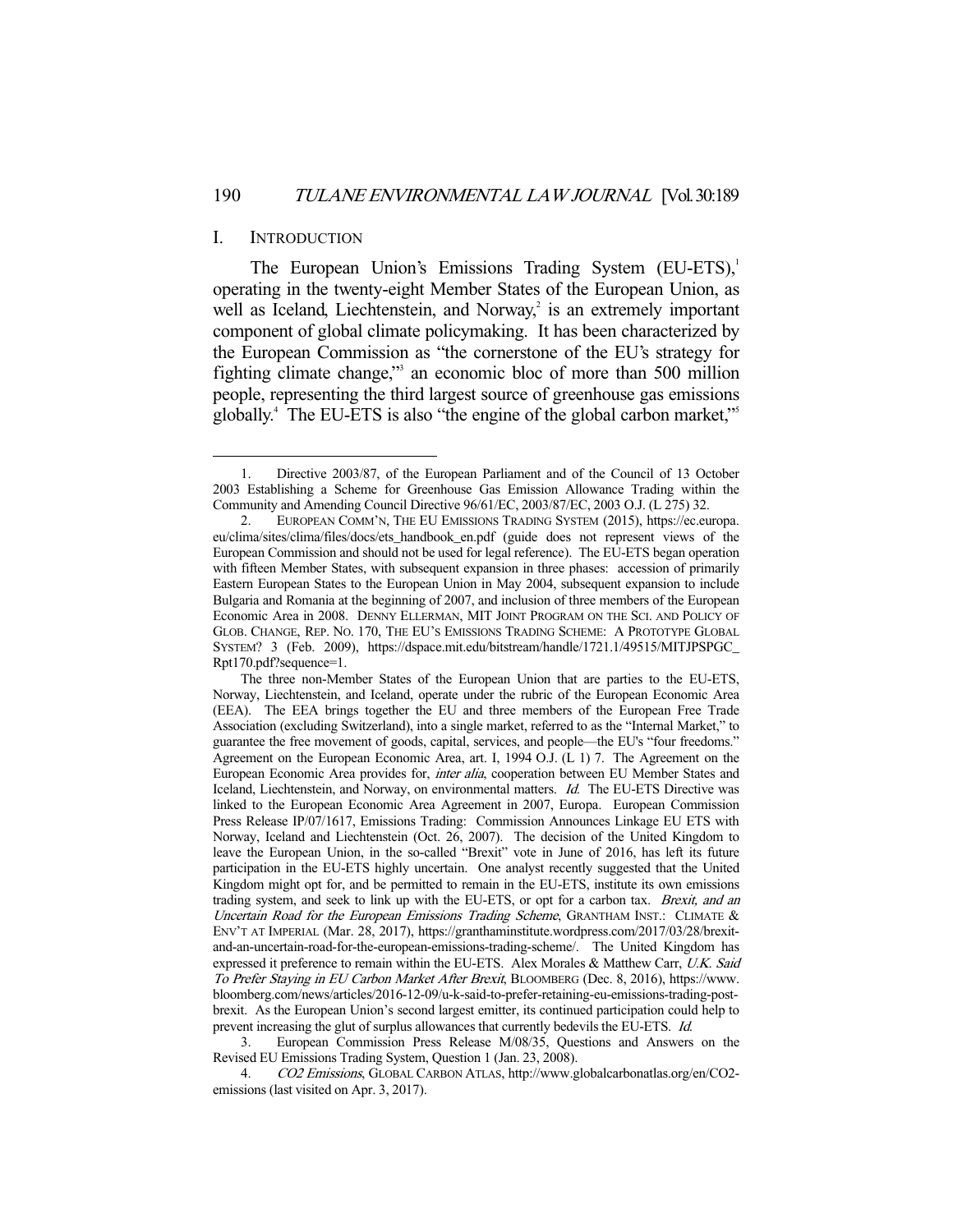representing 80% of emissions trading by volume, and more than 77% of the global market value of trading permits.<sup>6</sup> Moreover, a number of other States and sub-national actors have either linked their emissions trading systems to the EU-ETS or contemplate potentially doing so in the future.<sup>7</sup> Given the size of the EU-ETS, these countries are thus potentially tying the viability of their emissions trading schemes to the health of the EU-ETS.<sup>8</sup> Finally, the lessons learned from the EU-ETS are highly pertinent for other emerging national and regional emissions trading schemes,<sup>9</sup> or serve as a "template" for a future global carbon market.<sup>10</sup>

-

 7. The European Union envisions establishing an international carbon market by linkage with other domestic cap and trade systems. See, e.g., EUROPEAN COMM'N, THE EU EMISSIONS TRADING SYSTEM (EU ETS) (2017). The Directive implementing the EU-ETS provides for such linkage with other emissions trading schemes. Council Directive 2003/87, art. 25, 2003 O.J. (L 275) 39 (EC). The EU and Switzerland penned an agreement in 2016 to link their emissions trading schemes. Press Release, Federal Office for the Environment (FOEN), Negotiations on Linking of Swiss and EU Emission Trading Schemes Concluded (Jan. 25, 2016), https://www. admin.ch/gov/en/start/dokumentation/medienmitteilungen.msg-id-60425.html. In 2012, the Australian government and the European Union agreed to a two-stage linkage of the emissions trading component of Australia's Clean Energy Future Plan and the EU-ETS. Under the plan, Australian entities were eligible to purchase European emissions trading allowances immediately, and it was contemplated that full bilateral trading of allowances would begin by 2018. Australia and European Commission Agree on Pathway Towards Fully Linking Emissions Trading Systems, EUR. COMMISSION (Aug. 28, 2012), http://ec.europa.eu/clima/news/articles/news\_2012 082801\_en.htm. However, in July of 2014, the Australian Senate backed Prime Minister Tony Abbott's call for repeal of the tax before its implementation later that month. Roz Bulleid, Australia Scraps Its Carbon Pricing Mechanism, ENDS EUR. (July 17, 2014), http://www. endseurope.com/36521/australia-scraps-its-carbon-pricing-mechanism?referrer=search. The EU is also engaged in negotiations to link the EU ETS to the world's second largest carbon market in California. Felicity Carrus, EU Plans To Link Emissions Trading Scheme with California, GUARDIAN (Apr. 7, 2011, 6:35 AM), http://www.theguardian.com/environment/2011/apr/07/euemissions-trading-california (amended Apr. 11, 2011). The EU has also discussed linkage with cap and trade systems in New Zealand, Japan, the United States, South Korea, and China. DANNY ELLERMAN ET AL., EUROPEAN UNIV. INST., ROBERT SCHUMAN CENTRE FOR ADVANCED STUDIES, THE EU ETS: EIGHT YEARS AND COUNTING 5 (2014); FRIENDS OF THE EARTH EUROPE, THE EU EMISSIONS TRADING SYSTEM: FAILING TO DELIVER 8 (2010).

 8. Australia To Join EU ETS by 2018: Europe Must Put Its House in Order Before Then, WWF (Aug. 28, 2012), http://www.wwf.eu/?206048/Australia-to-join-EU-ETS-by-2018- Europe-must-put-its-house-in-order-before-then; ETS, RIP?, ECONOMIST (Apr. 20, 2013, 1:00 AM), http://www.economist.com/news/finance-and-economics/21576388-failure-reform-europescarbon-market-will-reverberate-round-world-ets.

 9. FRANK CONVERY ET AL., THE EUROPEAN CARBON MARKET IN ACTION: LESSONS FROM THE FIRST TRADING PERIOD, CDC CLIMAT, http://www.cdcclimat.com/IMG/pdf/ENG\_The\_ European\_carbon\_market\_in\_action\_ExecSummary.pdf (last visited Jan. 13, 2014). For a list of the proliferating regional and national emissions trading schemes, see INT'L CLIMATE ACTION P'SHIP, EMISSIONS TRADING WORLDWIDE, INTERNATIONAL CARBON ACTION PARTNERSHIP (ICAP)

 <sup>5.</sup> ALEXANDRE KOSSOY & PIERRE GUIGON, WORLD BANK, STATE AND TRENDS OF CARBON MARKET 9 (2012).

 <sup>6.</sup> EUROPEAN COMM'N, THE EU EMISSIONS TRADING SYSTEM (EU ETS) (2016), https://ec.europa.eu/clima/sites/clima/files/factsheet\_ets\_en.pdf; Aurora D'Aprile & Marinella Davide, Carbon Markets, Dec. 2015- Jan. 2015, INT'L CLIMATE POL'Y, 2016, at 16.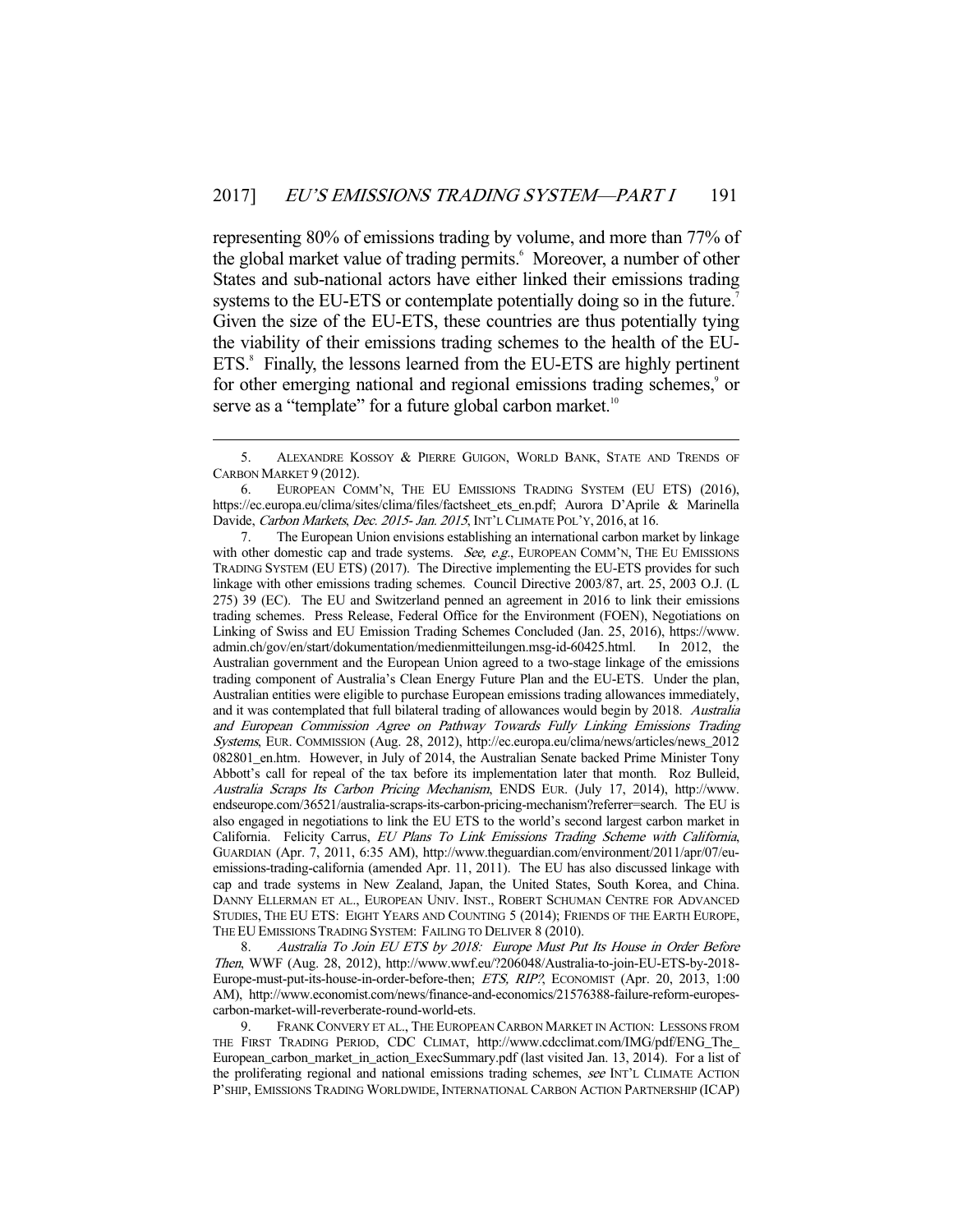However, in midst of its third phase of implementation, $11$ policymakers and commentators are increasingly questioning the future of the EU-ETS in the face of growing evidence of ineffectiveness and plummeting allowance prices.<sup>12</sup> As *The Economist* concluded, "[t]he emerging network of global carbon trading and European climate policy as a whole could sink."13

 The purpose of this two-part Article is to assess why the EU-ETS is struggling, and what can be done to strengthen the keystone instance of global cap-and-trade market mechanisms. In this first Article, I will focus on the early stages of development of the EU-ETS. My analysis proceeds as follows: in Part II, I will briefly outline the genesis and evolution of the EU-ETS; in Part III, I will discuss implementation the EU-ETS in its first and second phases.

# II. OVERVIEW OF THE EUROPEAN UNION'S EMISSIONS TRADING **SYSTEM**

#### A. Directive 2003/87/EC

-

 The genesis of European climate policymaking can be traced to the late 1970s, with the initial emphasis on scientific assessments rather than governance issues. $14$  In 1988, the European Commission<sup>15</sup> issued a

 11. The EU-ETS has been implemented in three operational phases to date, Phase 1 (2005-2007), Phase 2 (2008-2013), and Phase 3 (2013-2020).

12. See, e.g., Pravda Capital Partners, "Let's Talk Real: The ETS Is Bust, It's Dead"-EON AG's CEO Mr. Teyssen, http://www.pravda.eu/en/let-s-talk-real-the-ets-is-bust-it-s-deadeon-ag-s-ceo-mr-teyssen (last visited Dec. 16, 2013); David Kashi, Carbon Trading Scheme in Europe Dying? Why Banks in London Are Exiting the Carbon Trade, INT'L BUS. TIMES (Nov. 19, 2013, 10:15 AM), http://www.ibtimes.com/carbon-trading-scheme-europe-dying-why-bankslondon-are-exiting-carbon-trade-1476254; Arthur Nielson, Power Chief: Carbon Credits Face a 'Junk Bond' Future, EURACTIV.COM (Jan. 30, 2013), http://www.euractiv.com/section/climateenvironment/news/power-chief-carbon-credits-face-a-junk-bond-future/ (Europe Policy Officer of Climate Action Network stated that EU-ETS could become "irrelevant.").

13. ETS, RIP?, supra note 8.

14. Andrew Jordan et al., Understanding the Paradoxes of Multi-Level Governing: Climate Change Policy in the European Union, 12(2) GLOBAL ENVTL. POL'Y 43, 47 (2012).

 15. The European Commission has sole authority in the European Union to draft proposals for new EU legislation, as well as the responsibility to ensure that EU policies are implemented, which includes the authority to apply to the European Court to financially sanction non-compliant Member States. It also oversees spending of EU funds. European Commission: Overview, EUR. UNION, http://europa.eu/about-eu/institutions-bodies/european-commission/index \_en.htm (last updated Mar. 5, 2017); EUROPEAN CLIMATE FOUND., FROM ROADMAPS TO REALITY: A FRAMEWORK FOR POWER SECTOR DECARBONISATION IN EUROPE 12 (2013), http://www.road map2050.eu/attachments/files/Fromroadmapstoreality(web).pdf. The Commission is organized

STATUS REPORT 2014 2 (2014), https://icapcarbonaction.com/en/?option=com\_attach&task= download&id=349.

<sup>10.</sup> Ian Bailey, The EU Emissions Trading Scheme, 1 WIRES CLIMATE CHANGE 144, 149 (2010).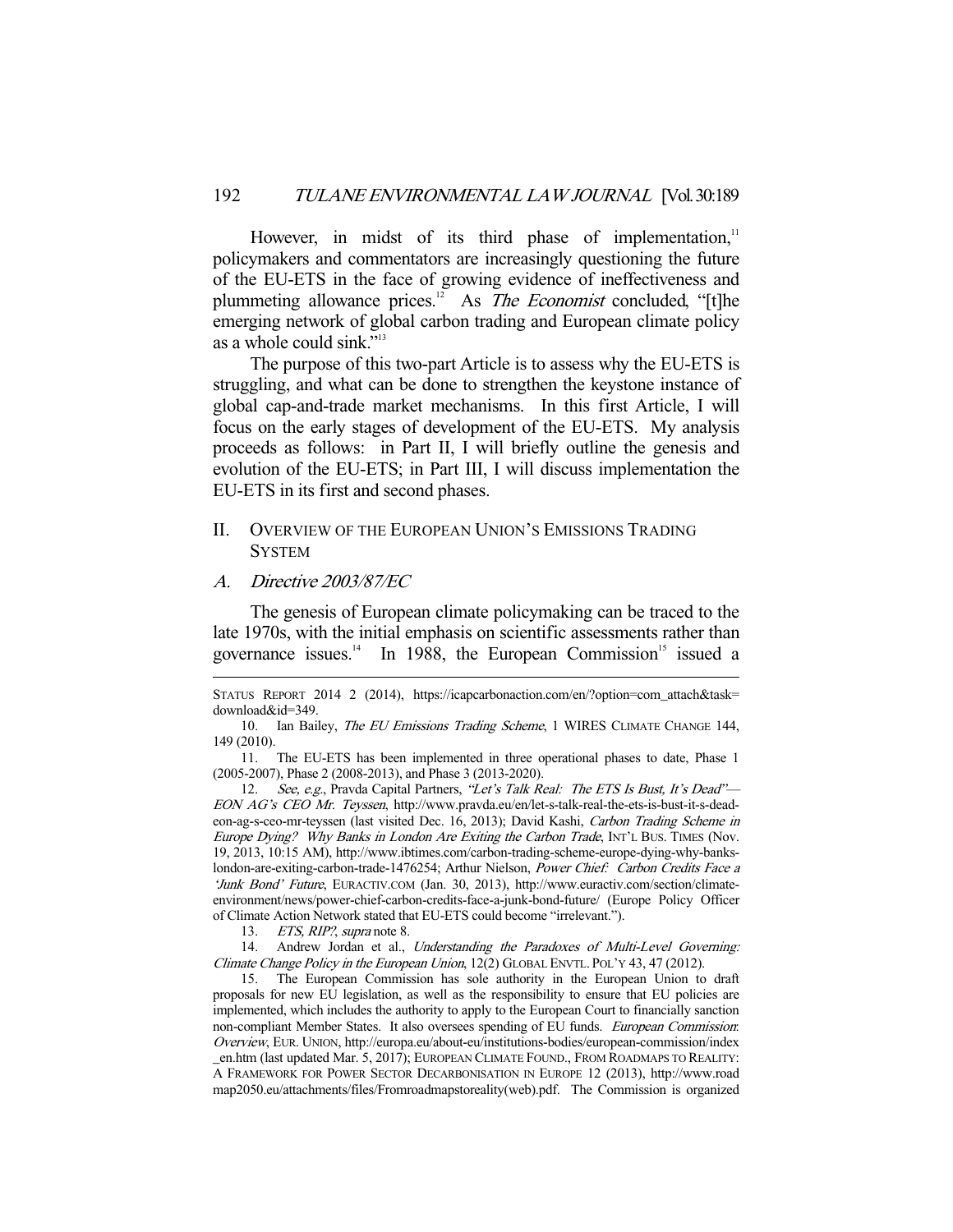Communication on climate change.<sup>16</sup> The Communication initially assessed the state of climate science and linkages to anthropogenic factors. Additionally, the Commission formulated a work program that, inter alia, identified policy options to reduce greenhouse gas emissions, established a framework to assess the effectiveness of potential emissions control strategies, and outlined potential adaptation responses.<sup>17</sup>

 While the focus of EU environmental policy was on "command and control" regulations for a long time, $18$  serious consideration of the potential role of market-based approaches, including in the context of climate policy, began in the 1980s and early 1990s. At the outset of the nineties, in preparation for the Rio Earth Summit, the European Union began the consideration of establishing a harmonized tax on fossil fuels according to the carbon emissions associated with their use. In 1992, the then fifteen Member States of the European Community, as well as the Community itself, signed the United Nations Framework Convention on Climate Change (UNFCCC).<sup>19</sup> In that same year, the European In that same year, the European Commission proposed a carbon energy  $tax.^{20}$  Many in Europe envisioned that a carbon tax would serve as the key policy mechanism to reduce greenhouse gas emissions. However, the proposal was met with substantial resistance by several European States, who viewed it as undermining their alleged autonomy regarding taxation, as well as by powerful industrial lobbies.<sup>21</sup> As a consequence, the proposal was

into 40 Directorates General, or departments, of which one is Environment. Environment Directorate—General, EUR. COMMISSION, http://ec.europa.eu/dgs/environment/index\_en.htm (last updated Nov. 21, 2016).

 <sup>16.</sup> Commission Communication to the Council on "The Greenhouse Effect and the Community" Commission Work Programme Concerning the Evaluation of Policy Options to Deal with the Greenhouse Effect and Draft Council Resolution on the Greenhouse Effect and the Community, COM (88) 656 final (Nov. 16, 1988).

<sup>17.</sup> *Id.* at 65-72.

 <sup>18.</sup> Simone Borghesi & Massimiliano Montini, The European Emissions Trading System: Flashing Lights, Dark Shadows and Future Prospects for Global ETS Cooperation, TRANSWORLD WORKING PAPER 26, 3 (May 13, 2013), http://www.transworld-fp7.eu/wp-content/ uploads/2013/05/TW\_WP\_26.pdf.

<sup>19.</sup> See U.N. Conference on Environment and Development, Framework Convention on Climate Change, 31 I.L.M. 849, 849 (May 9, 1992). The Convention entered into force on March 21, 1994. First Steps to a Safer Future: Introducing the United Nations Framework Convention on Climate Change, U.N. FRAMEWORK CONVENTION ON CLIMATE CHANGE, http://unfccc.int/essential\_background/convention/items/6036.php (last visited Nov. 23, 2013).

 <sup>20.</sup> Commission Proposal for a Council Directive Introducing a Tax on Carbon Dioxide Emissions and Energy, at 4, COM (92) 226 final (June 30, 1992). The proposal would have imposed a \$3/barrel levy on the carbon content of fossil fuels, which would have risen \$1/barrel until 2000.

<sup>21.</sup> Frank Convery, Origins and Development of the EU ETS, 43 ENV. RES. ECON. 391, 392 (2009); A. DENNY ELLERMAN, FRANK J. CONVERY & CHRISTIAN DE PERTHUIS, PRICING CARBON: THE EUROPEAN UNION TRADING SCHEME 9 (2010); Andrew Jordan et al., Governing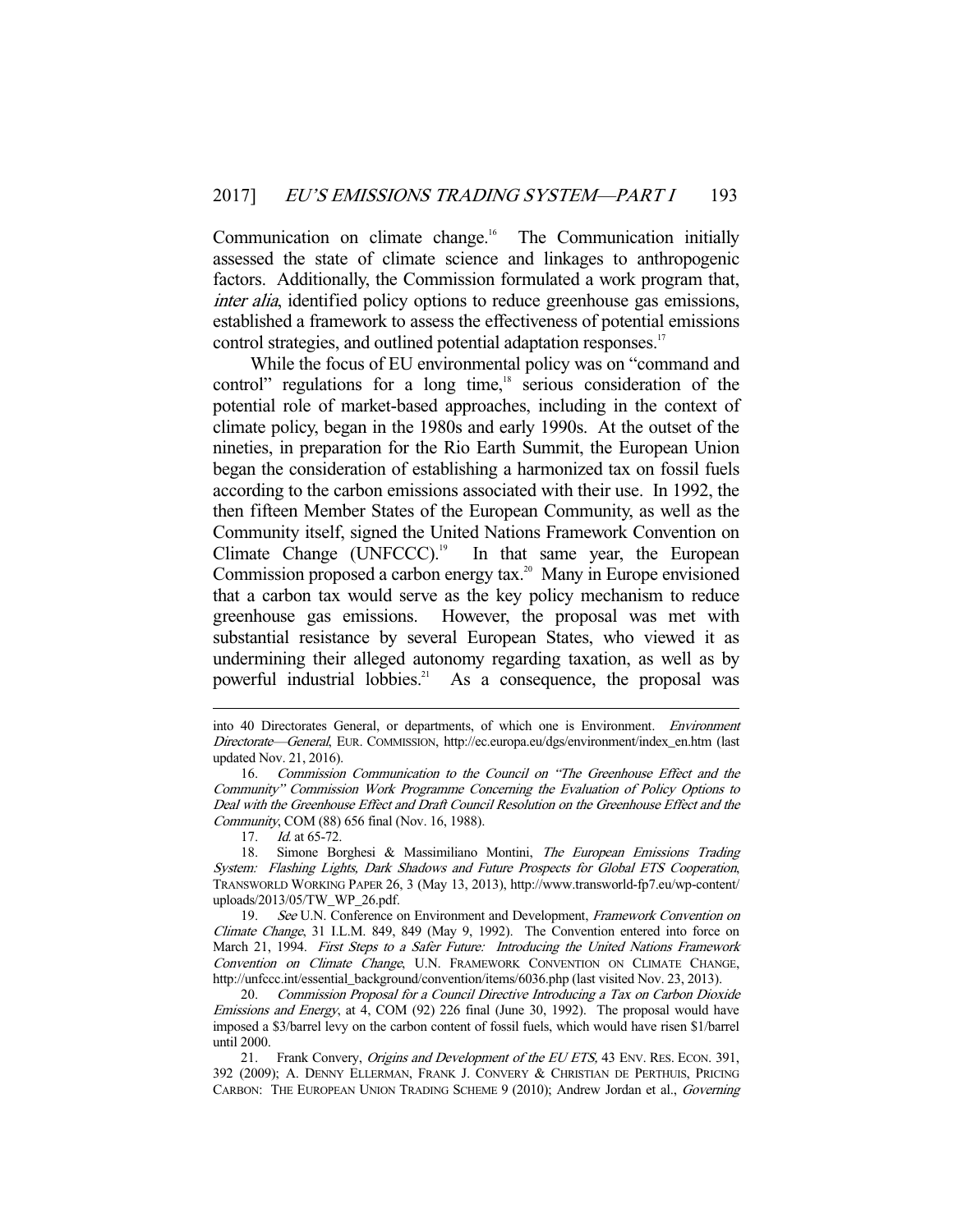withdrawn by the Commission in 2001.<sup>22</sup> In 1993, the European Council adopted a Decision for Member States for monitoring greenhouse gas emissions and evaluating the progress toward meeting their commitments under European law and the UNFCCC.<sup>23</sup> In 1997, the European Community and its Member States committed themselves under the Kyoto Protocol<sup>24</sup> to reduce their collective greenhouse emissions by  $8\%$ below 1990 levels in the period between  $2008-2012$ <sup>25</sup> However, while

-

[a]ny Parties included in Annex I that have reached an agreement to fulfil their commitments under Article 3 jointly, shall be deemed to have met those commitments provided that their total combined aggregate anthropogenic carbon dioxide equivalent emissions of the greenhouse gases listed in Annex A do not exceed their assigned amounts calculated pursuant to their quantified emission limitation and reduction commitments . . . .

Under the so-called "burden sharing agreement" the EU-15 (Member States in the European Union prior to the accession of ten candidate countries on 1 May 2004) agreed to national emissions reduction or limitation targets that collectively reduce the emissions of Member States by 8% below 1990 levels in the period of 2008-2012, while providing for widely varying national targets. Germany, for example, agreed to a 21% reduction below 1990 levels, the United Kingdom agreed to a 12% reduction. Some countries, including Spain (+15%), Portugal (+27%), Greece (+25%), and Ireland (+13%), were allowed to increase their emissions substantially above 1990 levels. Table of Quantified Emission Limitation or Reduction Commitments for the Purpose of Determining the Respective Emissions Levels Allocated to the European Community and its Member States in Accordance with Article 4 of the Kyoto Protocol. Id. at 19. The bubble/burden sharing concept was driven by political considerations within the EU due to resistance by many States to a European-wide greenhouse gas emission target. The compromise agreement permits sharing of the burden of implementing Kyoto among EU States based on their

with Multiple Policy Instruments?, in ENVIRONMENTAL POLICY IN THE EU 317 (Andrew Jordan & Camilla Adelle eds., 3d ed. 2013). Industrial opposition to the carbon tax was spearheaded by the Union of Industrial and Employers' Confederations (now BusinessEurope). OSCAR REYES, LIFE BEYOND EMISSIONS TRADING 24 n.53 (2014).

 <sup>22.</sup> JONAS MECKLING, CARBON COALITIONS: BUSINESS, CLIMATE POLITICS, AND THE RISE OF EMISSIONS TRADING 115 (2011).

 <sup>23.</sup> Council Decision 93/389 of June 24, 1993, A Monitoring Mechanism of Community CO2 and Other Greenhouse Gas Emissions, 1993 O.J. (L 167) 31-33 (EEC). The Decision was subsequently repealed and replaced in 2004 by a mechanism to do the same under the Kyoto Protocol. Council Decision 280/2004/EC, of the European Parliament and of the Council of 11 February 2004 Concerning a Mechanism for Monitoring Community Greenhouse Gas Emissions and for Implementing the Kyoto Protocol, 2004 O.J. (L49) 1 (EC).

 <sup>24.</sup> Kyoto Protocol to the United Nations Framework Convention on Climate Change, Dec. 11, 1997, 2303 U.N.T.S. 162 [hereinafter Kyoto Protocol]; Council Decision 280/2004, 2004 O.J. (L49) 1 (EC).

 <sup>25.</sup> Kyoto Protocol, supra note 24, 2303 U.N.T.S at 233 (concerning the approval, on behalf of the European Community, of the Kyoto Protocol to the United Nations Framework Convention on Climate Change and the joint fulfilment of commitments thereunder); see also Council Decision 2002/358 of the European Parliament and of the Council of 25 April 2002 Concerning the Approval, on behalf of the European Community, of the Kyoto Protocol to the United Nations Framework Convention on Climate Change and the Joint Fulfilment of Commitments Thereunder, 2002 O.J. (L 130), 1-3 (CE). Under the Article 4(1) "bubble" provision of the Protocol, which the EU and its Member States had strongly lobbied for in the treaty,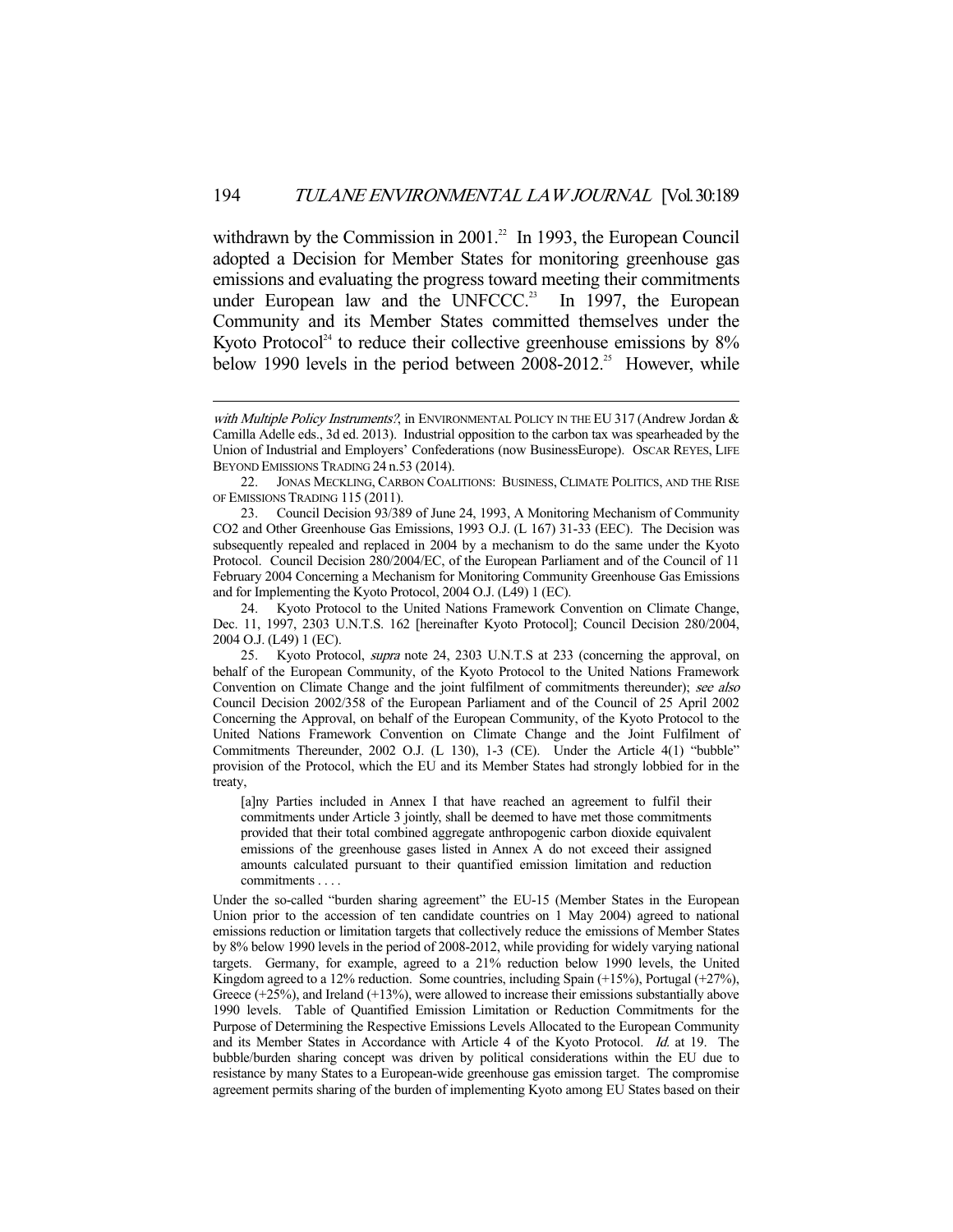the United Kingdom and Germany made substantial progress in reducing their emissions during the 1990s, many other Member States struggled.<sup>26</sup>

 In 1998, the European Commission issued a Communication entitled Climate Change—Towards an EU Post Kyoto Strategy,<sup>27</sup> suggesting that an EU-internal trading scheme might help ensure that the overall reduction target of Kyoto was attained in a costeffective manner.<sup>28</sup> In May 1999, the Commission adopted another Communication on climate change.<sup>29</sup> The Communication emphasized the need for a "rapid and sustained policy response" to ensure that the EU would meet its Kyoto Protocol obligation in the face of rising

-

 27. Commission Communication from the Commission to the Council and the European Parliament: Climate Change—Towards an EU Post-Kyoto Strategy, at 1, COM (1998) 383 final, (Mar. 6, 1998).

differentiation in terms of national energy structures and consumption rates, as well as consideration of the objective of fostering economic development and stability. LEONARDO MASSAI, THE KYOTO PROTOCOL IN THE EU 68 (2011); Anne Sophie Tabau & Sandrine Maljean-Dubois, Non-compliance Mechanisms: Interaction Between the Kyoto Protocol System and the European Union, 21(3) EUR.J.INT'L L. 749, 751 (2010).

 <sup>26.</sup> PEW CTR. ON GLOB. CLIMATE CHANGE, THE EUROPEAN UNION EMISSIONS TRADING SCHEME (EU-ETS) INSIGHTS AND OPPORTUNITIES 4-5 (2005), http://www.c2es.org/docUploads/ EU-ETS%20White%20Paper.pdf; see also BERND GUGELE ET. AL., EUROPEAN ENVTL. AGENCY, EUROPEAN TOPIC CENTER ON AIR AND CLIMATE CHANGE, ANNUAL EUROPEAN COMMUNITY GREENHOUSE GAS INVENTORY 1990-2001 AND INVENTORY REPORT 2003 95 (2003).

<sup>28.</sup> *Id.* at 17. Ironically, the Europeans had strongly opposed market-based approaches during Kyoto negotiations, accepting incorporation of the flexibility mechanisms into the instrument only in the face of strong support by the United States and some of its allies. MICHAEL GRUBB ET AL., THE KYOTO PROTOCOL: A GUIDE AND ASSESSMENT 94 (1999); FRÉDÉRIC BRANGER ET AL., IRED, No. 48-2013, THE EUROPEAN UNION EMISSIONS TRADING SYSTEM: SHOULD WE THROW THE FLAGSHIP OUT WITH THE BATHWATER? 6 (2013). The George H.W. Bush administration advocated the use of emissions trading mechanism in international forums, including the UNFCCC, based on the successful implementation of a sulfur dioxide trading program under the U.S. Clear Act. RICHARD SCHMALENSEE & ROBERT N. STAVINS, MIT CTR. FOR ENERGY & ENVTL. POLICY RESEARCH, CEEPR WP 2012-012, THE SO2 ALLOWANCE TRADING SYSTEM: THE IRONIC HISTORY OF A GRAND POLICY EXPERIMENT 7-11 (2012); ELLERMAN, supra note 2, at 3. Some commentators have also suggested that the success of the program ultimately helped to persuade the Commission of the judiciousness of emissions trading. Chad Damro & Pilar Luaces-Méndez, Emissions Trading at Kyoto: From EU Resistance to Union Innovation, 12 ENVT'L POL'Y 71, 71-94 (2003). Once the Kyoto Protocol was adopted (though, ironically, not by the United States), the European Union had a strong incentive to avail itself of the flexibility mechanisms to reduce costs associated with implementation of the treaty. JON BIRGER SKJÆRSETH & JØRGEN WETTESTAD, EU EMISSIONS TRADING 70 (2008). It was also suggested that the development of market-based mechanisms by several EU Member States in the 1990s to address environmental issues, including Denmark and the United Kingdom, convinced the European Commission that it needed to move fast to avoid a "patchwork of schemes." FRANK CONVERY ET AL., MIT JOINT PROGRAM ON THE SCI. & POLICY OF GLOB. CHANGE, REP. NO. 162, THE EUROPEAN CARBON MARKET IN ACTION: LESSONS FROM THE FIRST TRADING PERIOD 8 (2008); Bailey, supra note 10, at 146.

 <sup>29.</sup> Commission Communication to the Council and the Parliament on Preparing for Implementation of the Kyoto Protocol, at 1, COM (1999) 230 (May 19, 1999).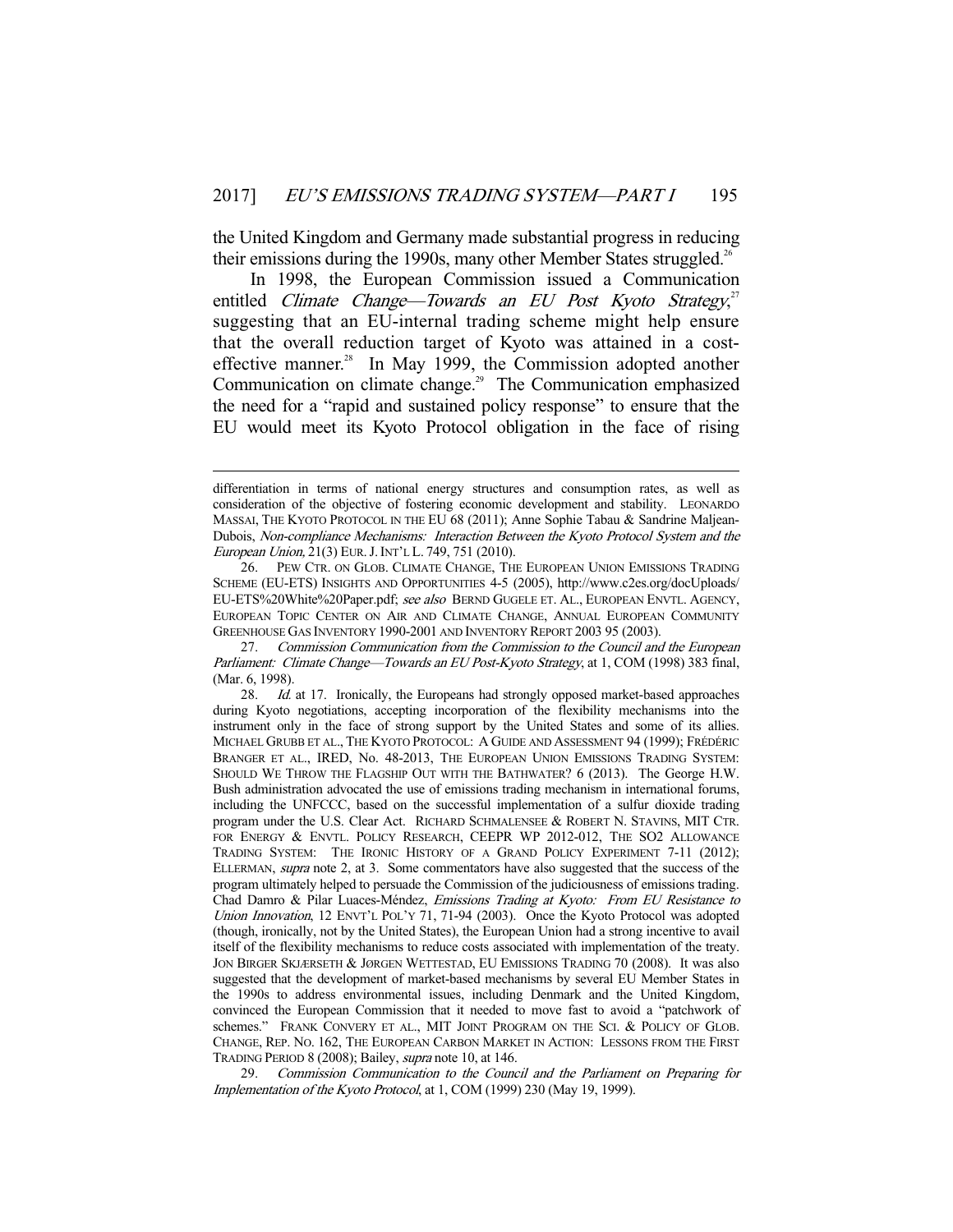emissions.<sup>30</sup> In 2000, the Commission launched the European Climate Change Programme, with the objective of identifying and developing "all those elements of a European Climate Change strategy that are necessary for the implementation of the Kyoto Protocol."<sup>31</sup> In the same year, in a Green Paper, $32$  the Commission initiated a discussion of a potential greenhouse gas emissions trading regime to help meet the EU's Kyoto Protocol commitment.<sup>33</sup> In October 2001, the Commission adopted a Directive<sup>34</sup> for EU-wide emissions trading, and the draft proposal was

32.

-

Green Papers are documents published by the European Commission to stimulate discussion on given topics at European level. They invite the relevant parties (bodies or individuals) to participate in a consultation process and debate on the basis of the proposals they put forward. Green Papers may give rise to legislative developments that are then outlined in White Papers.

Glossary of Summaries: Green Papers, EUR-LEX, http://eur-lex.europa.eu/summary/glossary/ green\_paper.html?locale=en (last visited Nov. 26, 2014).

 33. Commission Green Paper on Greenhouse Gas Emissions Trading Within the European Union, at 22, COM (2000) 87 final (Aug. 3, 2000) [hereinafter Green Paper on Greenhouse Gas]. Some have argued that the ECCP has also promoted horizontal integration of climate policy across the Directorates General of the Commission. Måns Nilsson & Lars J. Nilsson, Towards Climate Policy Integration in the EU: Evolving Dilemmas and Opportunities, 5 CLIMATE POL'Y 363, 367 (2005).

 34. A European Union Directive establishes certain end results that must be achieved in Member States, leaving Member States with discretion, however, on how to effectuate these objectives. Directives also require harmonization of national legislation, particularly for matters affecting the single market. GEERT VAN CALSTER & LEONIE REINS, EU ENVIRONMENTAL LAW 51 (2017). Directives can be contrasted with Regulations, which are binding in their entirety, and which bind Member States and are legally enforceable at both the national and Community levels. CINNAMON PIŇON CARLARNE, CLIMATE CHANGE LAW & POLICY 150 (2010). Decisions are also applicable to both States and individuals or companies. Id. at 151.

<sup>30.</sup> Id. at 2. It should be emphasized, however, that implementation of the EU ETs was not made contingent on implementation of the Kyoto Protocol. Moreover, continuation of the EU ETS to 2020 is not contingent on any subsequent agreements under the UNFCCC or Kyoto Protocol. ELLERMAN ET AL., supra note 7, at 5.

 <sup>31.</sup> Communication from the Commission to the Council and the European Parliament on EU Policies and Measures To Reduce Greenhouse Gas Emissions—Towards a European Climate Change Programme (ECCCP), at 8, COM (2000) 88 final (Aug. 3, 2000). The objective of the European Climate Change Programme (ECCP) is to "identify and develop all the necessary elements of an EU strategy to implement the Kyoto Protocol." First European Climate Change Programme, EUR. COMMISSION, http://ec.europa.eu/clima/policies/eccp (last updated Mar. 4, 2017). The ECCP has been implemented into two phases. In the first phase, the Commission established eleven working groups to focus on pertinent areas for reducing greenhouse gas emissions, ranging from emissions trading to agriculture and transport and sought to focus a multi-stakeholder consultative process. First European Climate Change Programme, supra. In the second ECCP, the focus has been on, *inter alia*, promotion of renewable energy in the heating sector, as well as the establishment of new working groups in several areas, including carbon capture and sequestration, carbon dioxide emissions from light-duty vehicles and adaptation to the impacts of climate change. Second European Climate Change Programme, EUR. COMMISSION, http://ec.europa.eu/clima/policies/eccp/second/index\_en.htm (last updated Mar. 3, 2017).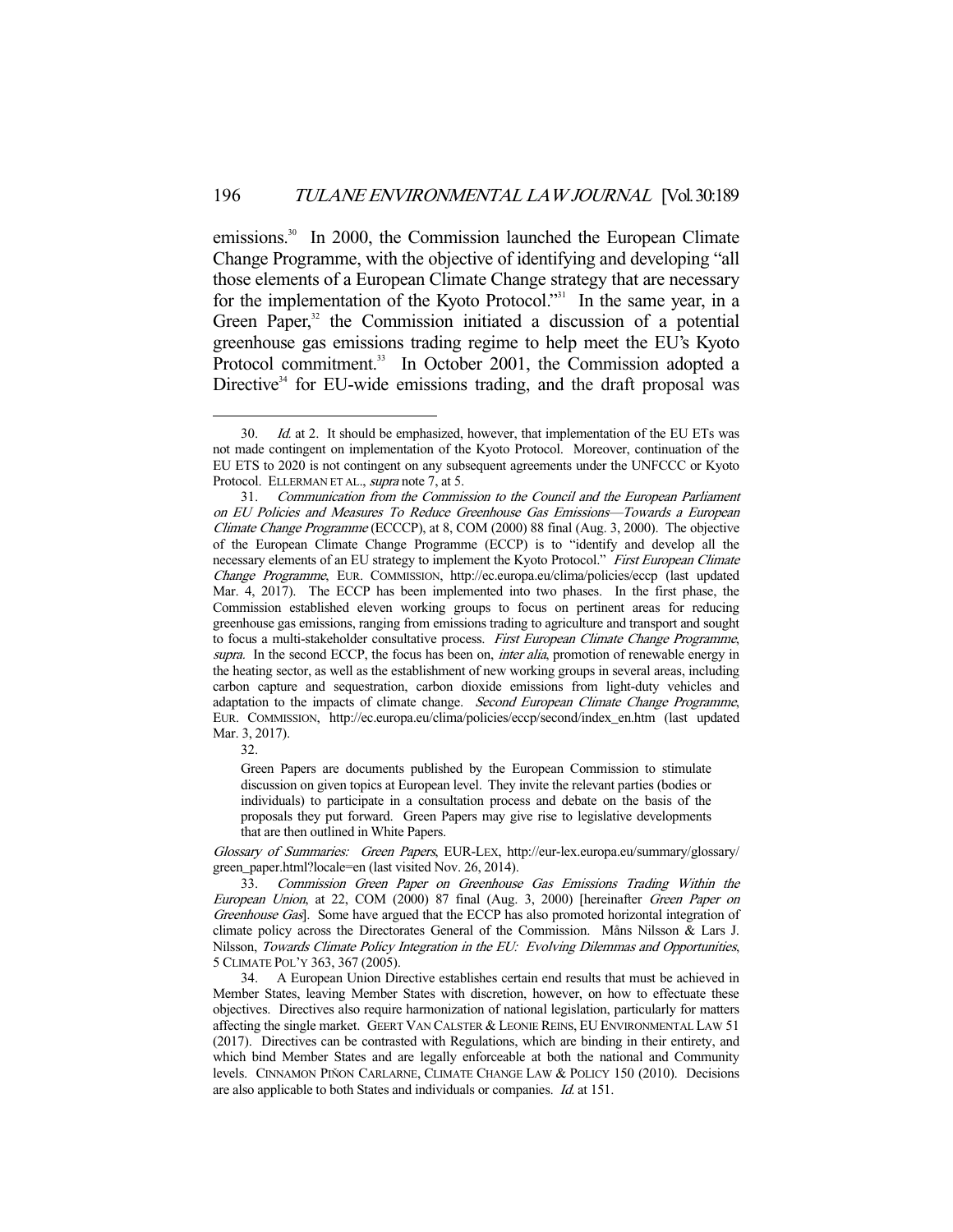submitted for formal consideration to the Council of Ministers and the European Parliament. 35 In what became one of the "fastest ever adopted EU laws,"<sup>36</sup> the EU-ETS became law in October 2003, $37$  and began operation in 2005 in the twenty-five States that were members of the EU at the time. $38$ 

 The 2003 EU-ETS Directive is a quantity-based "cap and trade" system, whereby a "cap" is set on the total amount of certain greenhouse gases that can be emitted by regulated facilities, with trade in allowances permitted between regulated entities. Such systems constitute the primary global mechanism for addressing climate change.<sup>39</sup>

 The purpose of this market-based approach is to establish price signals that internalize externalities associated with greenhouse gas emissions while maximizing economic efficiency and providing substantial incentives for technological innovation.<sup>40</sup> As Grubb explains:

 36. David B. Hunter & Nuno Lacasta, Lessons Learned from the European Union's Climate Policy, 27 WIS.INT'L L.J. 575, 583 (2009).

37. Council Directive 2003/87, art. 25, 2003 O.J. (L 275) 32 (EC).

 <sup>35.</sup> Council Directive 2003/87, art. 25, 2003 O.J. (L 275) 39 (EC). The Council of the European Union, composed of one ministerial representative from each Member State, shares responsibility with the European Parliament to pass legislation proposed by the European Commission. Moreover, it can request that the Commission examine issues and advance proposals. The Council also shares budgetary authority with European Parliament and central authority in foreign and security policy and economic coordination. Directive 2003/87, supra note 1; CARLARNE, supra note 34, at 145. The European Parliament is elected by European voters every five years and represents citizens of the EU. It is responsible for debating and passing proposed European legislation, including environmental initiatives, exercising oversight over other European institutions, particularly the Commission, and debating and adopting the EU budget, in conjunction with the Council of the European Union. Directive 2003/87, *supra* note 1. It is also required to consent to international agreements in areas that are encompassed under original legislative procedure. CARLARNE, supra note 34, at 146; ELLERMAN ET AL., supra note 21, at 24.

 <sup>38.</sup> The Commission emphasized, however, that while the EU-ETS was a mechanism to assist in meeting EU obligations under the Kyoto Protocol, it was a "domestic scheme" that would proceed independently of what happened in terms of the Protocol. ELLERMAN ET AL., supra note 21, at 18.

<sup>39.</sup> Richard Lane & Benjamin Stephan, Zombie Markets or Zombie Analyses, in THE POLITICS OF CARBON MARKETS 2 (Benjamin Stephan & Richard Lane eds., 2015).

<sup>40.</sup> Joseph E. Aldy & Robert N. Stavins, The Promise and Problems of Pricing Carbon: Theory and Experience, 21(2) J. ENV'T & DEV. 152, 153 (2012); How Cap and Trade Works, ENVTL. DEF. FUND (EDF), http://www.edf.org/climate/how-cap-and-trade-works (last visited Dec. 16, 2013). Reductions in emissions in a cap and trade program are effectuated by the establishment of the cap, whereas the role of the trading mechanism is to ensure that reductions are effectuated in an economically optimal fashion by allowing regulated entities to find the cheapest route, either by reducing their emissions or purchasing allowances in the market. Sabina Manea, Defining Emissions Entitlements in the Constitutional of the EU Emissions Trading System, 1:2 TRANSNAT'L ENVTL. L. 303, 308 (2012). Supporters of this approach in the environmental community sometimes contend that the added flexibility afforded by the trading component of cap and trade systems can also facilitate the setting of more stringent caps. David M. Driesen, Cap Without Trade: A Proposal for Resolving the Emissions Trading Problem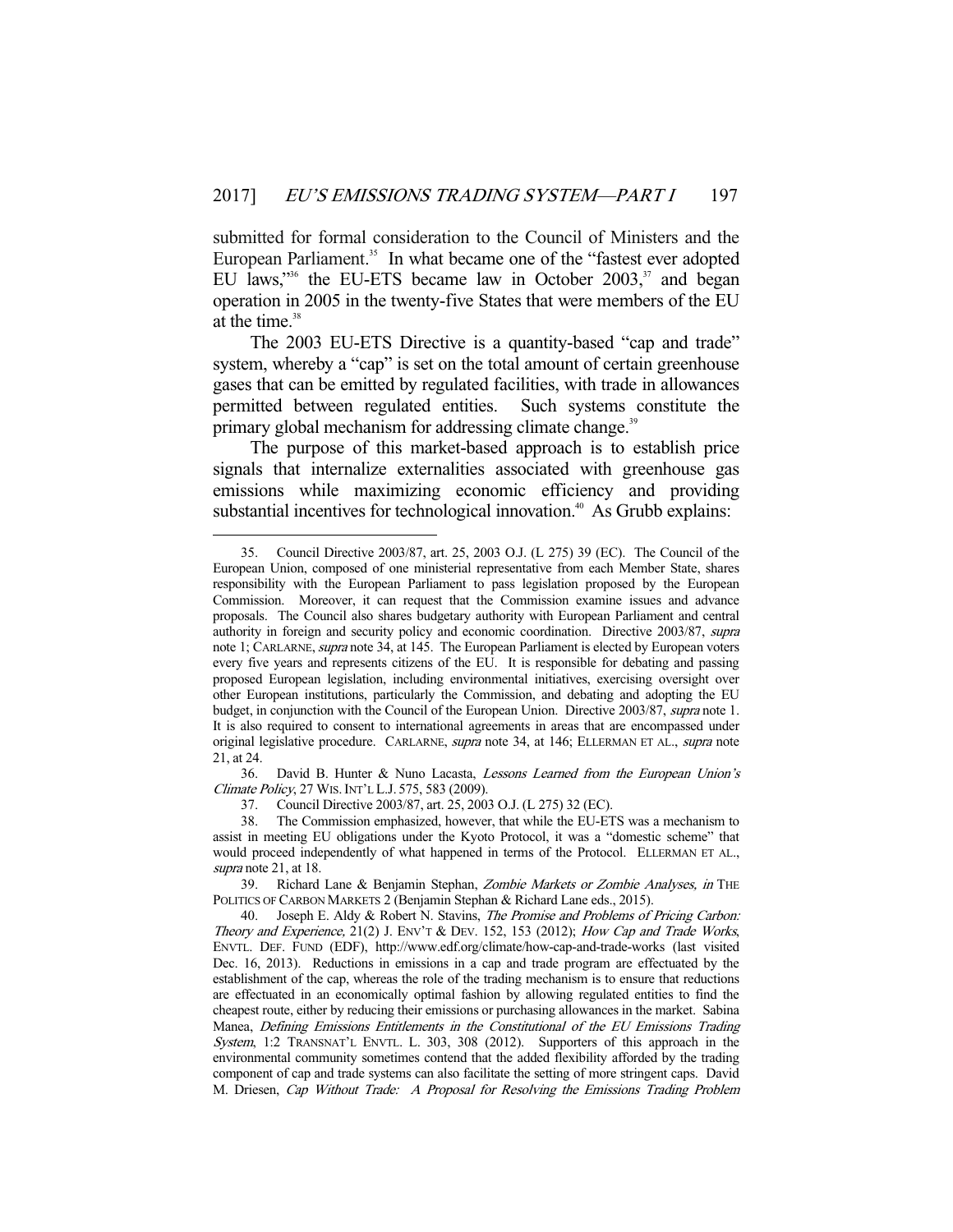Based on Coasian theory, defining rights to emit and permitting trade in these allowances enables participants to look for the cheapest way of delivering the aggregate environmental goal. A market emerges and price of emission allowances defines the lowest-cost way of meeting the constraint set. The external impact is internalized, with maximum efficiency.<sup>41</sup>

In virtually all cap and trade approaches, the cap is lowered over time, increasing the scarcity of emissions allowances, resulting in price rises that further incentivize fuel switching and technological innovation.<sup>42</sup>

 The Directive emphasizes these objectives, characterizing the EU-ETS as a system "to promote reductions of greenhouse gas emissions in a cost-effective and economically efficient manner."<sup>43</sup> It should be emphasized that the EU-ETS is *not* an economy-wide cap and trade program. Rather, it regulates approximately 11,500 downstream installations in the energy and industrial sectors,<sup>44</sup> including power plants and other combustion facilities, as well as facilities engaged in production of steel, cement, glass, lime, bricks, pulp, paper, aviation, petrochemicals, ammonia, and aluminum.<sup>45</sup> Approximately 60% of

Under CAA  $\S$  111, 34 ENVTL. L. REP. 10555, 10561 (2013). On the other hand, Driesen argues that industry may oppose trading proposals if the alternative might be less stringent mandates. David M. Driesen, The Limits of Pricing Carbon, 4 CLIMATE L. 107, 113 (2014).

 <sup>41.</sup> MICHAEL GRUBB, THE EUROPEAN EMISSIONS TRADING SCHEME: AN OVERVIEW OF OPERATION AND LESSONS, CESIFO DICE, REP. 4/2007 17 (2007), http://www.cesifo-group.de /DocDL/dicereport407-forum4.pdf.

 <sup>42.</sup> RŰDIGER K.W. WURZEL ET AL., ENVIRONMENTAL GOVERNANCE IN EUROPE 159 (2013).

 <sup>43.</sup> Council Directive 2003/87, art. 1, 2003 O.J. (L 275) 32 (EC).

<sup>44.</sup> Timothy Laing et al., The Effects and Side-Effects of the EU Emissions Trading Scheme, 5 WIRES CLIMATE CHANGE 509, 509 (2014).

 <sup>45.</sup> Council Directive 2003/87, supra note 43, at Annex I; Directive 2009/29 of the European Parliament and of the Council of 23 April 2009 Amending Directive 2003/87/EC So As To Improve and Extend the Greenhouse Gas Emissions Allowance Trading Scheme of the Community, 2009 O.J. (L 140) 29 (EC). The categories of greenhouse gas-emitting activities to be regulated under the EU-ETS are set forth in Annex I, and potential greenhouse gases subject to regulation in Annex II. Article 30(1) also provides for amendment of Annex I to include other activities and emissions of other greenhouse gases listed in Annex II. This provided the authority, for example, for the decision in 2008 to extend the scope of regulated activities to the aviation sector. Directive 2008/101, of the European Parliament and of the Council of 19 November 2008 amending Directive 2003/87/EC So As To Include Aviation Activities in the Scheme for Greenhouse Gas Emission Allowance Trading Within the Community, 2008 O.J. (L 8) 8. Civil aviation accounts for 2.1% of global emissions of carbon dioxide. U.N. ENVTL. PROGRAMME, BRIDGING THE EMISSIONS GAP (2011). Civil aviation accounts for approximately 4% of EU carbon dioxide emissions. BRIAN PEARCE, Aviation Under the EU ETS, GREENHOUSE GAS MARKET REPORT 70 (2010). Additionally, the International Civil Aviation Organization (ICAO) has projected that global aviation emissions will increase by 155-300% by 2036 from 2006 levels. ANTTO VIHMA & HARRO VAN ASSELT, THE FINNISH INST. OF INT'L AFFAIRS, BRIEFING PAPER NO. 150, THE CONFLICT OVER AVIATION EMISSIONS: A CASE OF RETREATING EU LEADERSHIP? 3 (2014). The Aviation Directive regulates greenhouse gas emissions "from all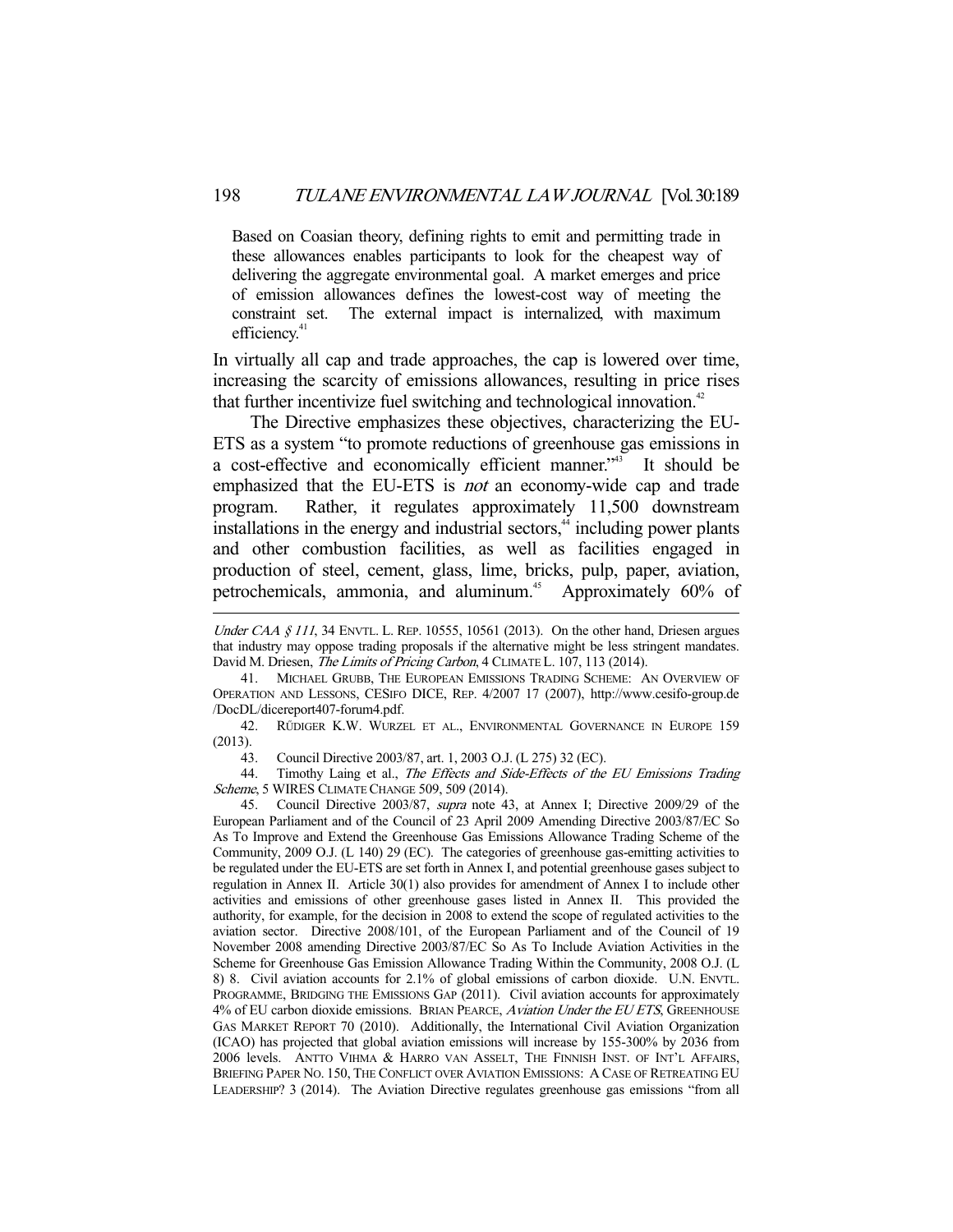regulated emissions are from electricity generating facilities.<sup>46</sup> Overall, the system currently regulates approximately 40% of greenhouse gas emissions in the  $EU^{47}$  translating into approximately two billion tons of carbon dioxide and other greenhouse gases, or about 4% of global emissions.<sup>48</sup>

 The original incarnation of the EU-ETS required Member States to develop National Allocation Plans (NAPs) setting forth the total number of greenhouse gas allowances (denominated European Union

 46. MIRZHA DE MANUEL ARAMENDÍA, BRUGES EUROPEAN ECON. RESEARCH PAPERS, MARKET EFFICIENCY IN THE EU EMISSIONS TRADING SCHEME 5 (2011), https://www.coleurope. eu/content/studyprogrammes/eco/publications/BEER/BEER20.pdf.

47. Anna Kijewska & Anna Bluszcz, Analysis of Greenhouse Gas Emission in the European Union Member States with the Use of an Agglomeration Algorithm, J. SUSTAINABLE MINING (2017), http://dx.doi.org/10.1016/j.jsm.2017.02.001.

48. ELLERMAN ET AL., *supra* note 7, at 1.

flights . . . which depart from an aerodrome situated in the territory of a Member State and those which arrive in such an aerodrome from a third country."  $Id$  at 3. The Directive met with substantial opposition from a number of countries and airlines, who maintained that it: (1) Violated Article 2(2) of the Kyoto Protocol, which provides for regulation of greenhouse gas emissions from the aviation sector by the ICAO; (2) Constitutes illegal extraterritorial regulation of activities occurring outside of the EU; and (3) Breaches the Chicago Convention by allegedly imposing an illegal charge or tax on aircraft operators. See CENTRE FOR INT'L SUSTAINABLE DEV. LAW, LEGAL ANALYSIS ON THE INCLUSION OF CIVIL AVIATION IN THE EUROPEAN UNION EMISSIONS TRADING SYSTEM 3-5 (2012), http://cisdl.org/public/docs/news/CISDL\_EU\_ETS\_Expansion\_ Legal\_Brief.pdf; see also, Sonja van Renssen, Climate Battle for the Skies, 2 NATURE CLIMATE CHANGE 308, 308 (2012), http://www.nature.com/nclimate/journal/v2/n5/pdf/nclimate1493.pdf. In April 2013 the EU temporarily suspended enforcement of the Aviation Directive for flights operated in 2010, 2011, and 2012 from or to non-European countries, while maintaining regulation of emissions from flights within and between countries in Europe. Inclusion of Aviation in the EU ETS, EUR. COMMISSION, http://ec.europa.eu/clima/policies/transport/aviation/ index\_en.htm (last visited Dec. 12, 2013). During the past few years, the EU has sought to influence the ICAO to develop a global market-based mechanism to regulate aviation greenhouse gas emissions. At its 38th Session in 2013, the ICAO Assembly passed a resolution that calls on its Member States to develop such a mechanism to be brought to the next ICAO Assembly in 2016. INT'L CIVIL AVIATION ORG. (ICAO), A38-WP/430, REPORT OF THE EXECUTIVE COMMITTEE ON AGENDA ITEM 17 (2013). In 2014, in the face of continued pressure from three countries, the EU has now agreed to example emissions from any flight entering or leaving EU airspace, thus essentially exempting all foreign flights from complying with the Aviation Directive. Dave Keating, Will MEPs Bow to Pressure on ETS?, POLITICO EU (Mar. 3, 2014, 2:00 PM CTE), http://www.europeanvoice.com/article/imported/will-meps-bow-to-pressure-onets-/80039.aspx. This reduces the amount of covered carbon dioxide emissions by three quarters from the original scheme. Keating, supra. Some commentators have questioned the EU's decision to restrict the scope of the Aviation Directive because there are no assurances that the ICAO will ultimately reach an agreement on a global mechanism. Sophie Yoo, UN Aviation Emissions Deal Strikes Harsh Blow to EU Trading Scheme, CLIMATE HOME (Oct. 4, 2013, 5:02 PM), http://www.climatechangenews.com/2013/10/04/un-aviation-emissions-deal-strikes-harshblow-to-eu-trading-scheme/; see SANDBAG, AVIATION AND THE EU ETS 2 (2012), https:// sandbag.org.uk/wp-content/uploads/2016/11/Sandbag\_Aviation\_Briefing.pdf.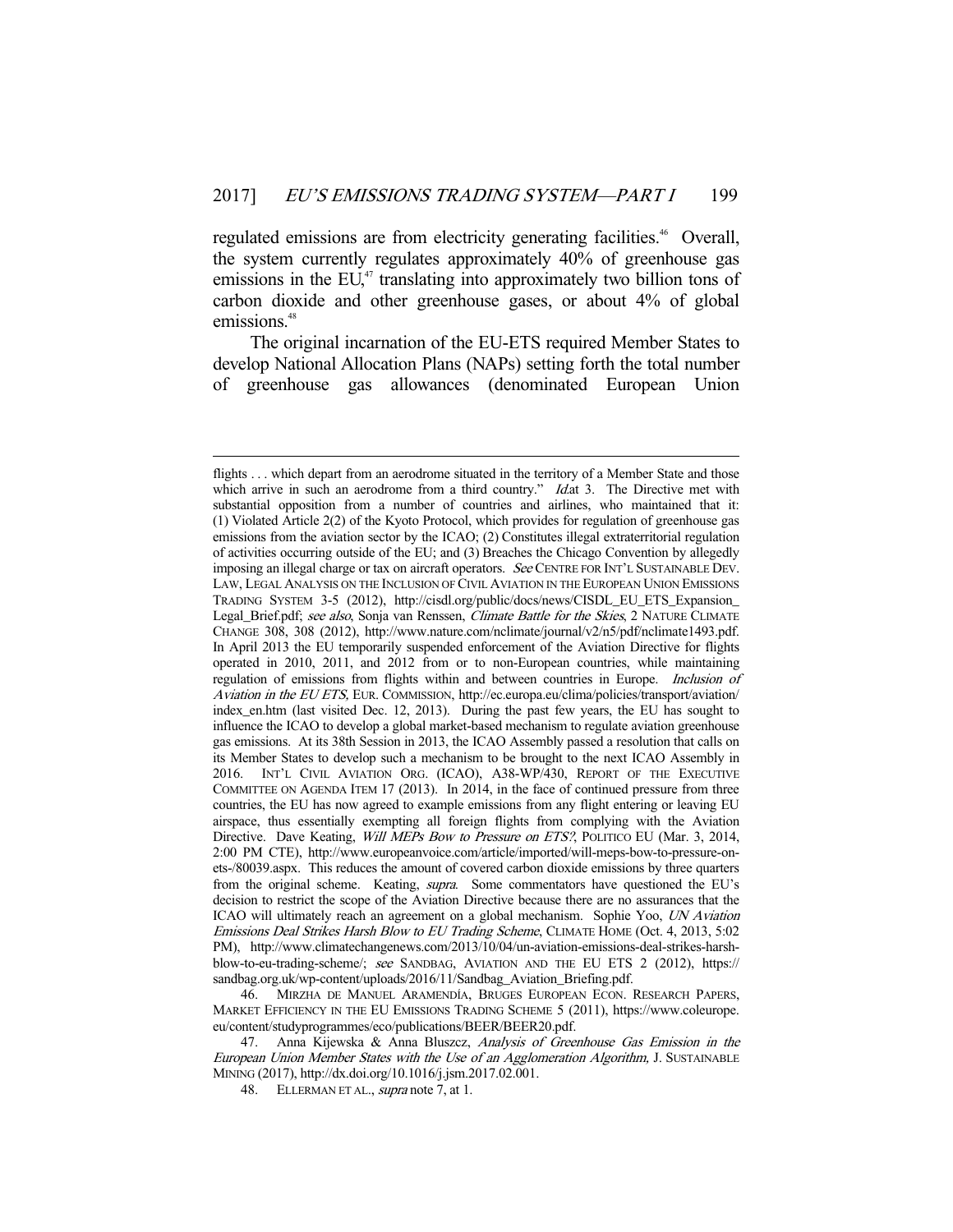Allowances, or EUAs)<sup>49</sup> they intended to allocate to regulated installations, and methods for allocation for current and potential new entrants.<sup>50</sup> These plans were subject to approval by the Commission, which was tasked with ensuring Member State consistency with, *inter* alia, their respective obligations under the Kyoto Protocol and the EU Council Decision implementing the Kyoto Protocol.<sup>51</sup> The Commission was assisted in this task by the Climate Change Committee, which was composed of representatives from Member States and chaired by a representative of the European Commission.<sup>52</sup>

Operators of regulated installations,<sup>53</sup> in turn, are required under the EU-ETS to annually surrender allowances equal to the total verified

-

 51. Council Directive 2003/87, art. 10(3), 2003 O.J. (L 275) 39 (EC) art. 10(3), Annex III; see also para. 10, 2002 O.J. (L 130/1), 15/2002 P. 0003, http://eur-lex.europa.eu/Lex UriServ/LexUriServ.do?uri=CELEX:32002D0358:EN:HTML (last visited Nov. 23, 2013). The Commission assessed proposed National Allocation Plans on the basis of eleven allocation criteria, including "consistency with the country's overall strategy to reach its Kyoto target and emissions developments, non-discrimination, respect for EU competition and state aid rules, and certain technical aspects." European Commission Press Release IP/or/762, Emissions Trading: Commission Approves Last Allocation Plan Ending NAP Marathon (June 20, 2005). Operators were allocated 2.2 billion tons of carbon dioxide allowances during the EU-ETS's first commitment period of 2005-2007. Yue-June Zhang & Yi-Ming Wei, An Overview of Current Research on EU ETS: Evidence from Its Operating Mechanism and Economic Effect, 87 APPLIED ENERGY 1804, 1805 (2010).

 52. Council Directive 2003/87, art. 9(3), 23(1), 2003 O.J. (L 275) 35, 38 (EC). The Climate Change Committee was established in 1993. Council Decision no. 93/389 of 14 June 1993, art. 8, 1993 O.J. (L 167) 33 (EEC).

 53. An "installation" is defined as "a stationary technical unit where one or more activities listed in Annex I are carried out and any other directly associated activities which have a technical connection with the activities carried out on that site and which could have an effect on emissions and pollution. . . ." Council Directive 2003/87, art. 3(e), 2003 O.J. (L 275) 34 (EC). An "operator" is defined as "any person who operates or controls an installation or, where this is

 <sup>49.</sup> An "allowance" is defined as "an allowance to emit one tonne of carbon dioxide equivalent during a specified period . . . ." Council Directive 2003/87, art. 3(a), 2003 O.J. (L 275) 32 (EC).

 <sup>50.</sup> Id. arts. 9(1), 11. The original version of the EU-ETS required Member States to allocate at least 95% of the allowances for free until January 1, 2008, at which point, 90% of allowances were to be allocated for free five years thereafter.  $Id$  art. 10. Due primarily to pressure from industry, States opted for much lower levels than even this, auctioning only 0.13% of EUAs between 2005-2013, and very low levels also in the period of 2008-2012. A. Denny Ellerman & Barbara K. Buchner, The European Union Emissions Trading Scheme: Origins, Allocation, and Early Results, 1(1) REV. ENVTL. ECON. & POL'Y 66, 73 (2007). Free allowances were allocated to regulated entities in the First and Second Phase of implementation of the EU-ETS largely on the basis of historical emissions, a practice known as "grandfathering." Lars Zetterberg et al., Short-Run Allocation of Emissions Allowances and Long-Term Goals for Climate Policy, 41 AMBIO 23, 23 (2012). However, 40% of allowances, virtually all in the electricity sector, were slated to be auctioned beginning in 2013, with an EU goal of phasing out free allocation in most other sectors by 2027. Certain sectors may be determined to be threatened competitively and consequently continue to receive free allocations at the full benchmark level. Climate Action: Auction, EUR. COMMISSION, http://ec.europa.eu/clima/policies/ets/cap/auctioning/ index\_en.htm, (last visited Nov. 27, 2013).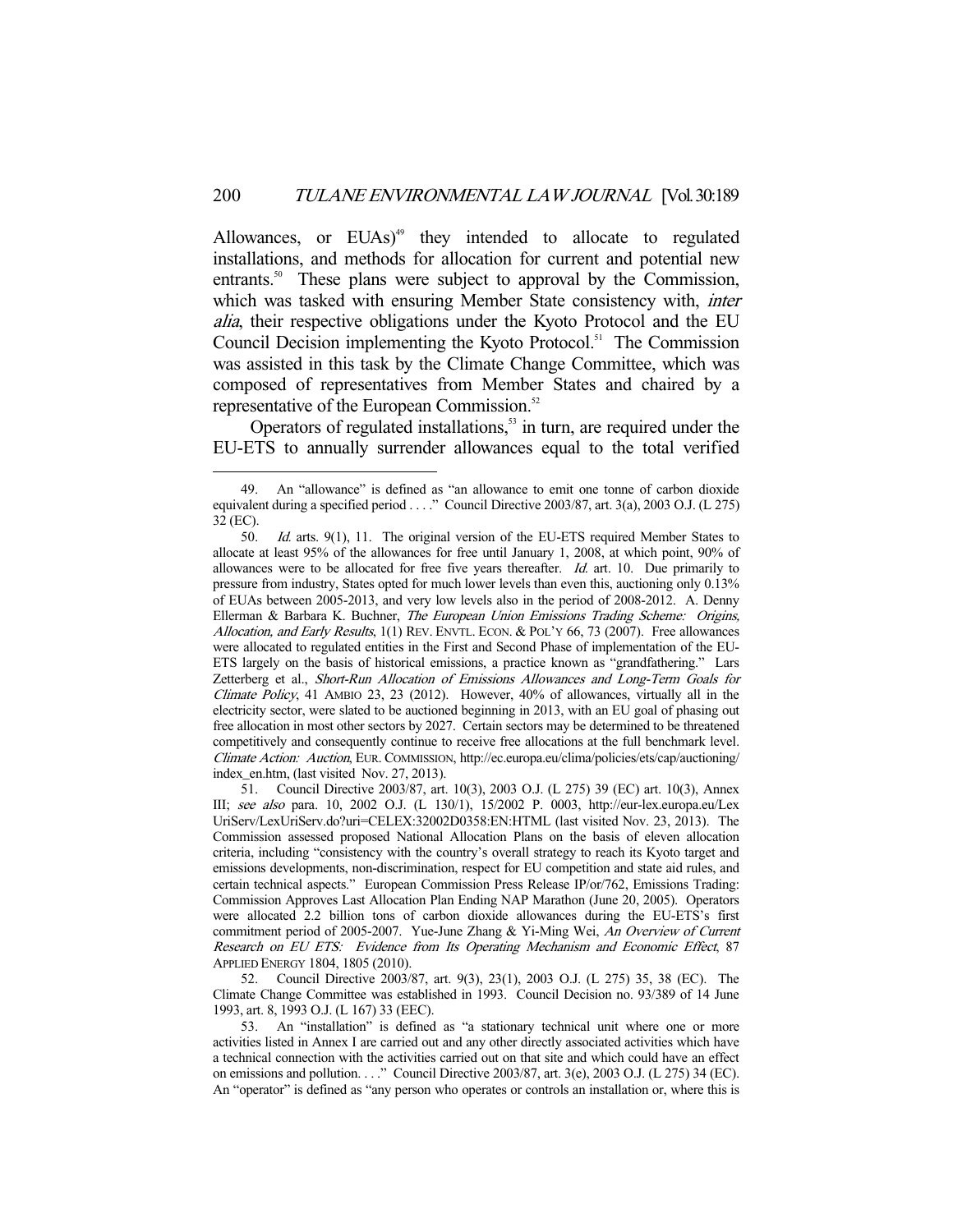emissions of their respective installations.<sup>54</sup> They are also permitted to meet a portion of their obligations by purchasing allowances from other regulated entities or third countries recognized under Article 25,<sup>55</sup> as well as project-based mechanisms, including the Joint Implementation and the Clean Development Mechanisms of the Kyoto Protocol.<sup>56</sup> Regulated entities thus have three options under the EU- ETS: make investments to effectuate emissions reductions and facilitate the sale of excess allowances; reduce capacity and selling excess allowances; or choose to maintain or expand operations and purchase allowances on the market.<sup>57</sup> Operators of regulated installations that fail to surrender sufficient allowances to cover its emissions each year are subject to a penalty of 100 euros for each excessive ton of carbon dioxide equivalent

-

 56. Id. art. 30(3). The EU-ETS provided that linkage to the Kyoto project-based mechanisms could be effectuated through a Community Directive. In 2004, the EU-ETS was amended by the so-called "Linking Directive" to allow regulated entities to use emission reduction units (ERUs) from Joint Implementation projects and certified emissions reductions (CERs) from Clean Development Mechanism projects to meet a portion of their obligations. Directive 2004/101/EC of the European Parliament and of the Council of 27 October 2004, Amending Directive 2003/87/EC Establishing a Scheme for Greenhouse Gas Emission Allowance Trading within the Community, in Respect of the Kyoto Protocol's Project Mechanisms, para. 5, 2004 O.J. (L 338) 2. In Phase 1 of the ETS, Member States were permitted to achieve 50% of their emissions reductions obligations through the use of offsets. However, this option had "no practical importance" given the abundance of EUAs available during this period. Jon Birger Skjæseth & Jørgen Wettestad, Fixing the EU Emissions Trading System? Understanding the Post-2012 Changes, 10 GLOBAL ENVTL. POL'Y 101, 117 (2010). In Phase 2, the use of the flexibility mechanisms for offsetting was limited to different levels based on the national plans of Member State, ranging from 0% to 20% of the reductions required by the EU ETS. ETS installations used approximately 1.4 billion available credits to meet their commitments. Id. at 107 n.24. This likely reduced abatement efforts in the EU by decreasing the price of EUAs. Moreover, the integrity of many offset projects is questionable. See BRANGER ET AL., supra note 28. In Phase 3, existing installations can utilize up to a maximum of 1.6 billion external credits, representing up to a minimum of 11% of their allocation from 2008-2012. New sectors and entrants will be provided a guaranteed minimum access of 4.5% of their verified emissions during this period. European Commission Press Release M/08/35, *supra* note 3. The Directive also includes several other restrictions, including precluding the use of offsets associated with nuclear power. Id. art.  $11(3)(a)$ , or from investments in changes to land-use or forestry practices and related sinks. Id. art. 11(3)(b). Additionally, offsets from large hydroelectric dams are only permitted if they meet the World Commission on Dams' environmental and social conditions or other "relevant international criteria." Id. art. 11(6).

provided for in national legislation, to whom decisive economic power over the technical functioning of the installation has been delegated.  $\ldots$ " *Id.* art. 3(f).

 <sup>54.</sup> Id. art. 6(2)(e).

<sup>55.</sup> See *id.* art. 12(1). Under Article 25, regulated entities may conclude agreements with countries listed in Annex B to the Kyoto Protocol "to provide for the mutual recognition of allowances between the Community scheme and other greenhouse gas emissions trading schemes in accordance with the rules set out in Article 300 of the Treaty." Id. art. 25(1).

<sup>57.</sup> DE MANUEL ARAMENDÍA, *supra* note 46, at 2.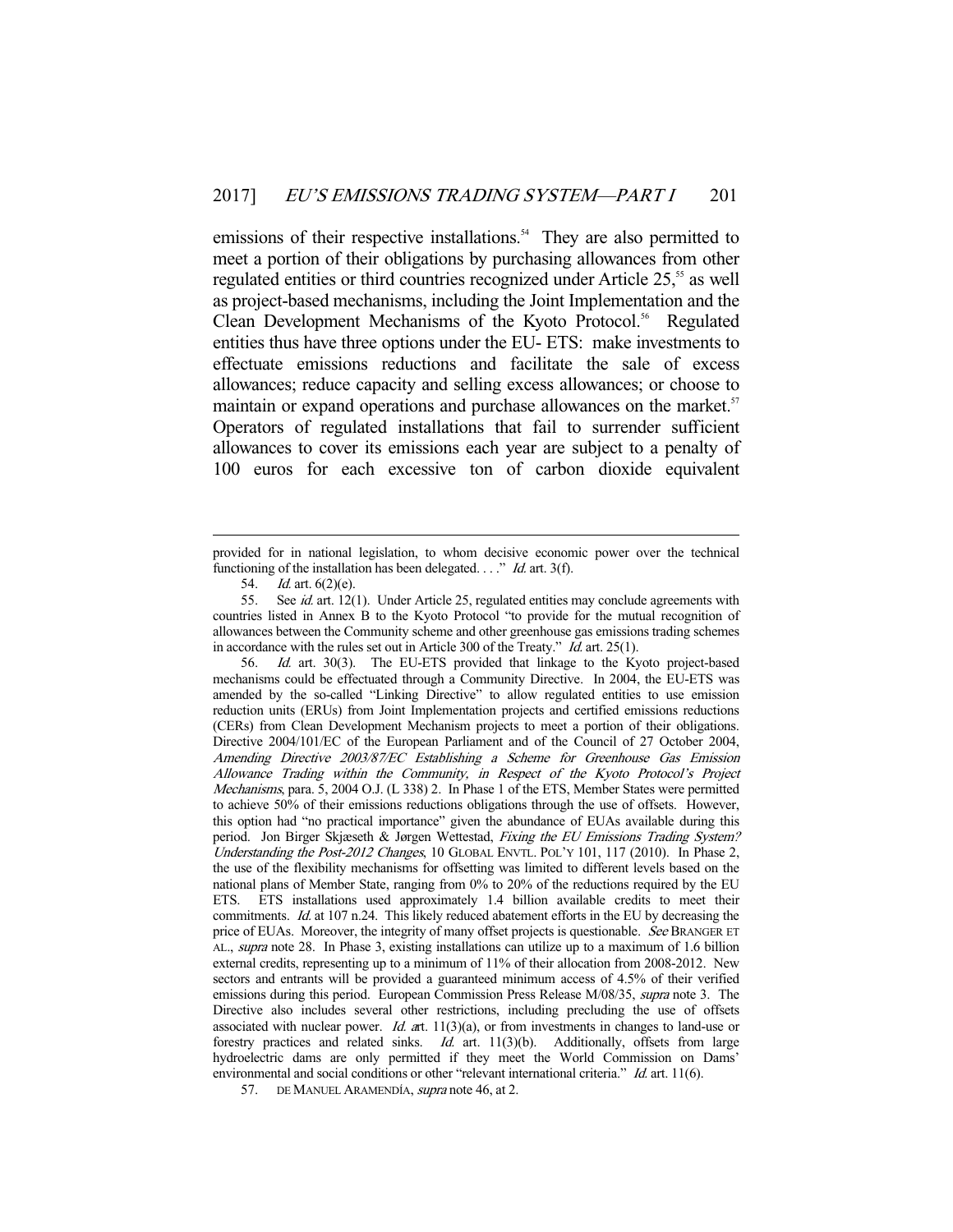emissions.<sup>58</sup> The EU-ETS Directive provided for an initial allocation of emissions allowances for a three-year pilot period  $(2005$  to  $2007)$ .<sup>59</sup> This was to be followed by allocations by Member States for the period of 2008 to 2013, corresponding to the first commitment period under the Kyoto Protocol, and each subsequent five-year period.<sup>60</sup> During the first two phases of the EU-ETS, the total emissions cap constituted the total number of EUAs, which represented the aggregate of all Member State allocation plans.

# B. Directive 2009/29/EC

 Article 30 of the EU-ETS Directive provided for the European Commission to file a report with the European Parliament and Council by the end of June 2006. The report was to include, inter alia, potential amendments to the EU-ETS to expand regulated sectors; the relationship of the EU-ETS and other EU efforts to reduce greenhouse gas emissions; the functioning of the allowance market; and the relationship of the EU-ETS and international emissions trading that was slated to begin under the Kyoto Protocol in 2008.<sup>61</sup>

 While the Commission in its 2006 report indicated that it was premature to make legislative proposals at that point, it announced the establishment of a Working Group on the Review of the EU-ETS within the framework of the European Climate Change Program. It was contemplated that the Working Group would produce a report that would inform a legislative proposal by the Commission to amend the EU-ETS by  $2007<sup>62</sup>$  Moreover, the Commission proffered several suggestions, including the following:

- (1) The Commission should explore the potential extension of the EU-ETS to other sectors and greenhouse gases should be part of a comprehensive review of the EU-ETS; $<sup>63</sup>$ </sup>
- (2) The Commission should explore the option of implementing a single EU–wide cap or maintaining separate national caps after  $2012$ ;  $64$

 <sup>58.</sup> Council Directive 2003/87, art. 16(3), 2003 O.J. (L 275) 37 (EC). Regulated entities must also purchase a sufficient number of allowances from the market to cover the shortfall.

<sup>59.</sup> *Id.* art. 11(1).<br>60. *Id.* art. 11(2).

*Id.* art.  $11(2)$ .

 <sup>61.</sup> See id. art. 30(2).

 <sup>62.</sup> Commission Communication from the Commission to the Council, the European Parliament, the European Economic and Social Committee and the Committee of the Regions on Building a Global Carbon Market—Report Pursuant to Article 30 of Directive 2003/87/EC, at 3 COM(2006) 676 final (Nov. 13, 2006).

 <sup>63.</sup> Id. at 7.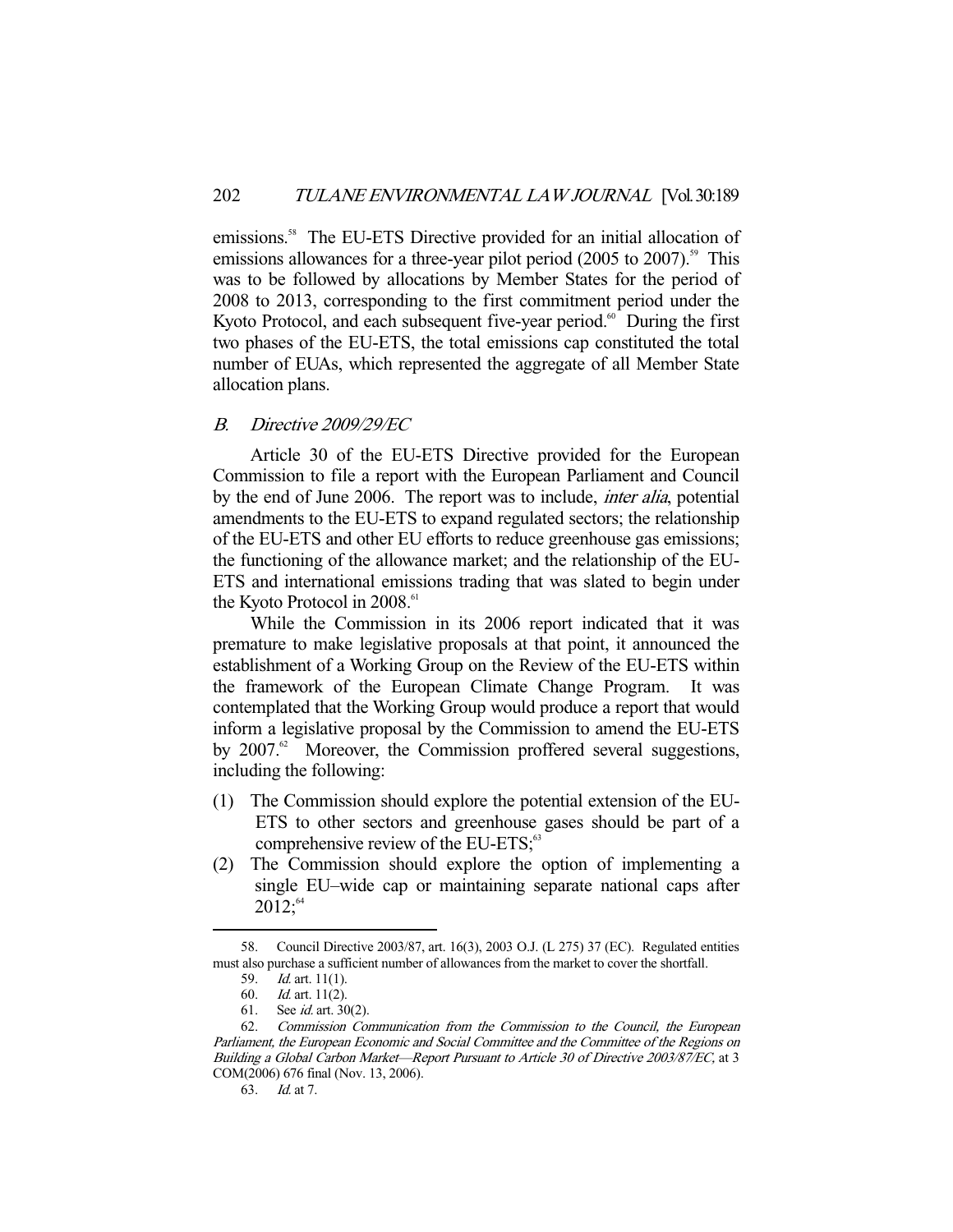- (3) The Working Group should explore options to further reduce greenhouse gas emissions to enhance prospects for limiting global mean surface temperature increases to 2°C above pre-industrial levels, with reduction pathways of  $15\% - 30\%$  by  $2020$ ;<sup>65</sup> and
- (4) Any amendments to the EU-ETS should take effect from  $2013.^{66}$

The European Climate Change Program's Working Group on Climate Change subsequently convened four times and provided input into proposals for revamping the EU-ETS.<sup>67</sup>

 In 2007, the Commission issued a Communication laying out a plan for limiting temperature increases to  $2^{\circ}$ C above pre-industrial levels.<sup>68</sup> Beyond advocating greenhouse gas emissions reductions of 20% from 1990 levels by 2020 (30% with commensurate measures by other developed States),<sup>69</sup> the Communication also outlined several measures to strengthen the EU ETS. These included making allocations of EUA allowances for periods longer than five years, extending the scheme to other gases and linking to other emissions trading schemes.<sup>70</sup>

 In the same year, the Council of the EU also released conclusions by its Environment Council.<sup>71</sup> The Council reaffirmed its previous finding that developed countries should collectively reduce their 1990 emissions by  $60\%$  to  $80\%$  by  $2050$ .<sup>72</sup> The conclusions also contained prescriptive measures for strengthening the EU-ETS, including extending carbon markets and using project-based mechanisms,

<sup>64.</sup> *Id.* at 8.

 <sup>65.</sup> Id. at 12.

 <sup>66.</sup> Id. at 5-6.

 <sup>67.</sup> Commission Proposal for a Directive of the European Parliament and the Council Amending Directive 2003/87/EC So As To Improve and Extend the Greenhouse Gas Emission Allowance Trading System of the Community, at 3, COM(2008) 16 final, (Jan. 23, 2009) [hereinafter Proposal for a Directive of the European Parliament].

 <sup>68.</sup> Commission Communication from the Commission to the Council, the European Parliament, the European Economic and Social Committee and the Committee of the Regions— Limited Global Climate Change to 2 Degrees Celsius: The Way Ahead for 2020 and Beyond, at 2, COM(2007) 2 final (Jan. 10, 2007).

 <sup>69.</sup> Id. at 2, 5.

 <sup>70.</sup> Id. at 6.

 <sup>71.</sup> COUNCIL OF THE EUROPEAN UNION, INFORMATION NOTE 6621/07, EU OBJECTIVES FOR FURTHER DEVELOPMENT OF THE INTERNATIONAL CLIMATE REGIME BEYOND 2012—COUNCIL CONCLUSIONS 2-8 (2007). The Environment Council of the Council of the European Union is composed of Ministers for the environment in EU States and is tasked with "tackling the issues of climate change and other environmental problems, to foster the harmonious, balanced and sustainable development of economic activities, and the prudent and rational utilization of natural resources." Meeting of the Environmental Council, LITHUANIAN PRESIDENCY COUNCIL EUR. UNION 2013 (Oct. 15, 2013), http://www.eu2013.lt/en/events/political-meetings/councilmeetings/ meeting-of-the-environment-council-envi.

<sup>72.</sup> COUNCIL OF THE EUROPEAN UNION, supra note 71, at 2-3.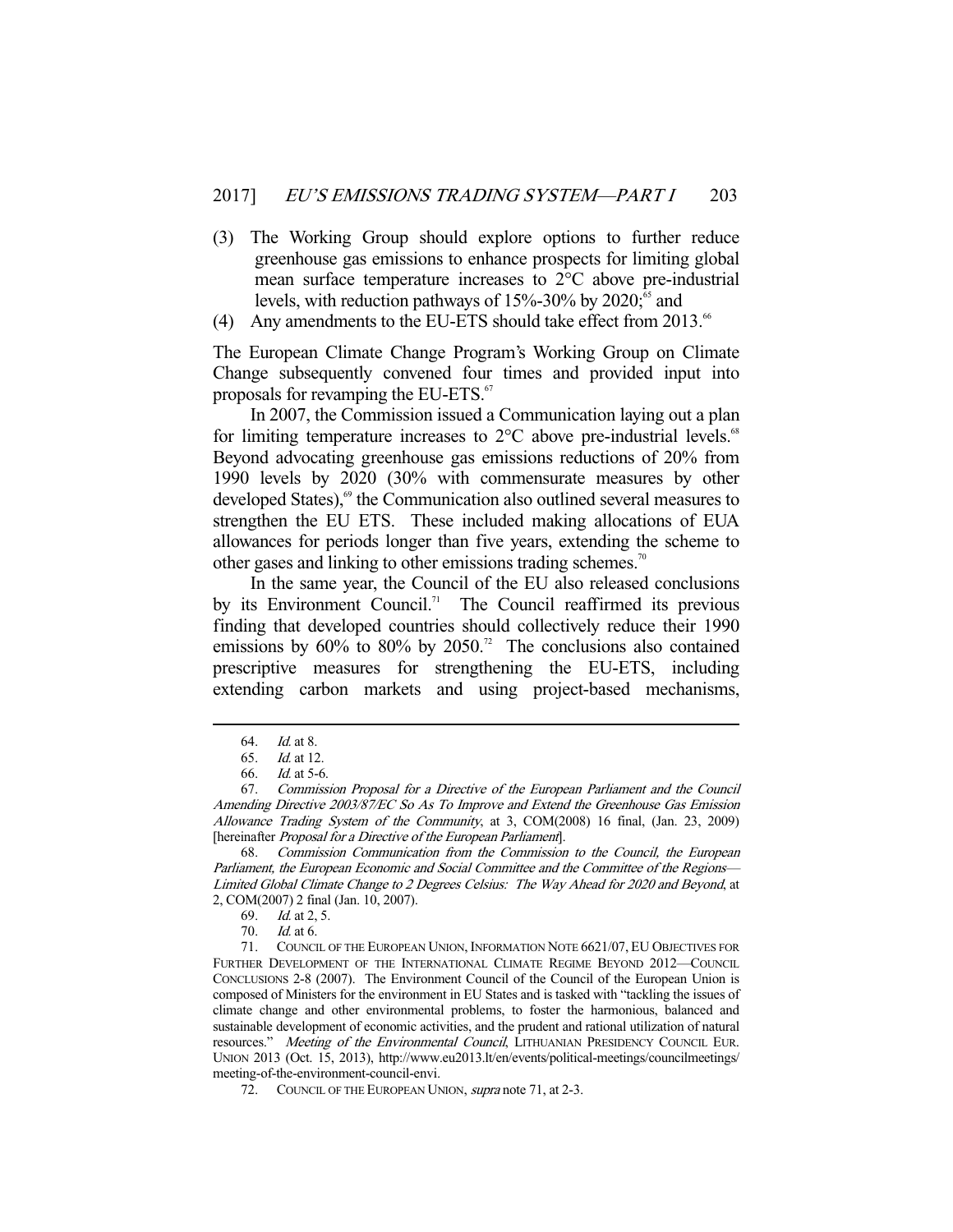including the Clean Development Mechanism and Joint Implementation of the Kyoto Protocol, to efficiently meet emissions reductions goals.73

 In the following year, the Commission submitted a proposal to amend Directive  $2003/87<sup>74</sup>$  as well as an accompanying staff working document.<sup>75</sup> The proposal was subsequently adopted by the European Parliament and Council as Directive  $2009/29/EC$ ,<sup>76</sup> and was slated to begin operation in 2013.<sup>77</sup> Reform of the EU-ETS was one piece of the European Climate and Energy Package, a set of policies and measures that seeks to implement the EU's "20-20-20" targets for 2020. These objectives, implemented through several Directives and other measures, include reducing EU greenhouse gas emissions by 20% from 1990 levels, raising the percentage of European energy consumption produced from renewable resources to  $20\%$ <sup>38</sup> and improving energy efficiency by  $20\%$  during this period.<sup>79</sup> The most recent study by the European

 <sup>73.</sup> Id. at 5-6.

 <sup>74.</sup> See Proposal for a Directive of the European Parliament, supra note 67.

 <sup>75.</sup> Commission Staff Working Document—Accompanying Document to the Proposal for a Directive of the European Parliament and of the Council Amending Directive 2003/87/EC So As To Improve and Extend the EU Greenhouse Gas Emission Allowance Trading System— Summary of the Impact Assessment, EUR. PARL. DOC. SEC/2007/0054 Final (2008) [hereinafter Commission Staff Working Document].

<sup>76.</sup> Council Directive 2009/29, Annex I, 2009 O.J. (L140) 85 (EC).<br>77. Id. para. 48.

Id. para. 48.

 <sup>78.</sup> Directive 2009/28/EC of the European Parliament and of the Council of 23 April 2009 on the Promotion of the Use of Energy from Renewable Sources and Amending and Subsequently Repealing Directives 2001/77/EC and 2003/30/EC, 2009 O.J. (L140), 13. The Renewable Energy Directive establishes mandatory national targets "consistent with a 20% share of energy from renewable sources and a 10% share of energy from renewable sources in transport in Community energy consumption by 2020." Id.; see also Report from the Commission to the Council and the European Parliament on Sustainability Requirements for the Use of Solid and Gaseous Biomass Sources in Electricity, Heating and Cooling, COM (2010) 11 final (Feb. 25, 2010). The Directive's targets varied between Member States based on starting points and potential for increasing renewable energy production, ranging from 10% in Malta to 49% in Sweden. 2020 Climate & Energy Package, EUR. COMMISSION, http://eur-lex.europa.eu/Lex UriServ/LexUriServ.do?uri=OJ:L:2009:140:0063:0087:en:PDF (last visited Nov. 25, 2014).

 <sup>79.</sup> Communication from the Commission to the Council, the European Parliament, the European Economic and Social Committee and the Committee of the Regions, Limiting Global Climate Change to 2 Degrees Celsius. The Way Ahead for 2020 and Beyond, at 5,6, COM (2007) 2 final (Jan. 10, 2007). The EU adopted an Energy Efficiency Plan in 2011. Communication from the Commission to the European Parliament, the Council, the European Economic and Social Committee and the Committee of the Regions, Energy Efficiency Plan, COM (2011) 109 final (Mar. 8, 2011); Directive 2012/27/EU of the European Parliament and of the Council of 25 October 2012 on Energy Efficiency, Amending Directive 2009/125/EC and 2010/30/EU and Repealing Directives 2004/8/EC and 2006/32/EC, 2012 O.J. (315), 1. The Directive established a framework for meeting the 20% headline target on energy efficiency. Id. art. 1. At the time that the Directive was adopted, the EU was only on track to increase efficiency by 9% by 2020. European Commission Press Release MEMO/11/440, The Commission's New Energy Efficiency Directive (June 22, 2011), http://europa.eu/rapid/press-release\_MEMO-11- 440\_en.htm?locale=en.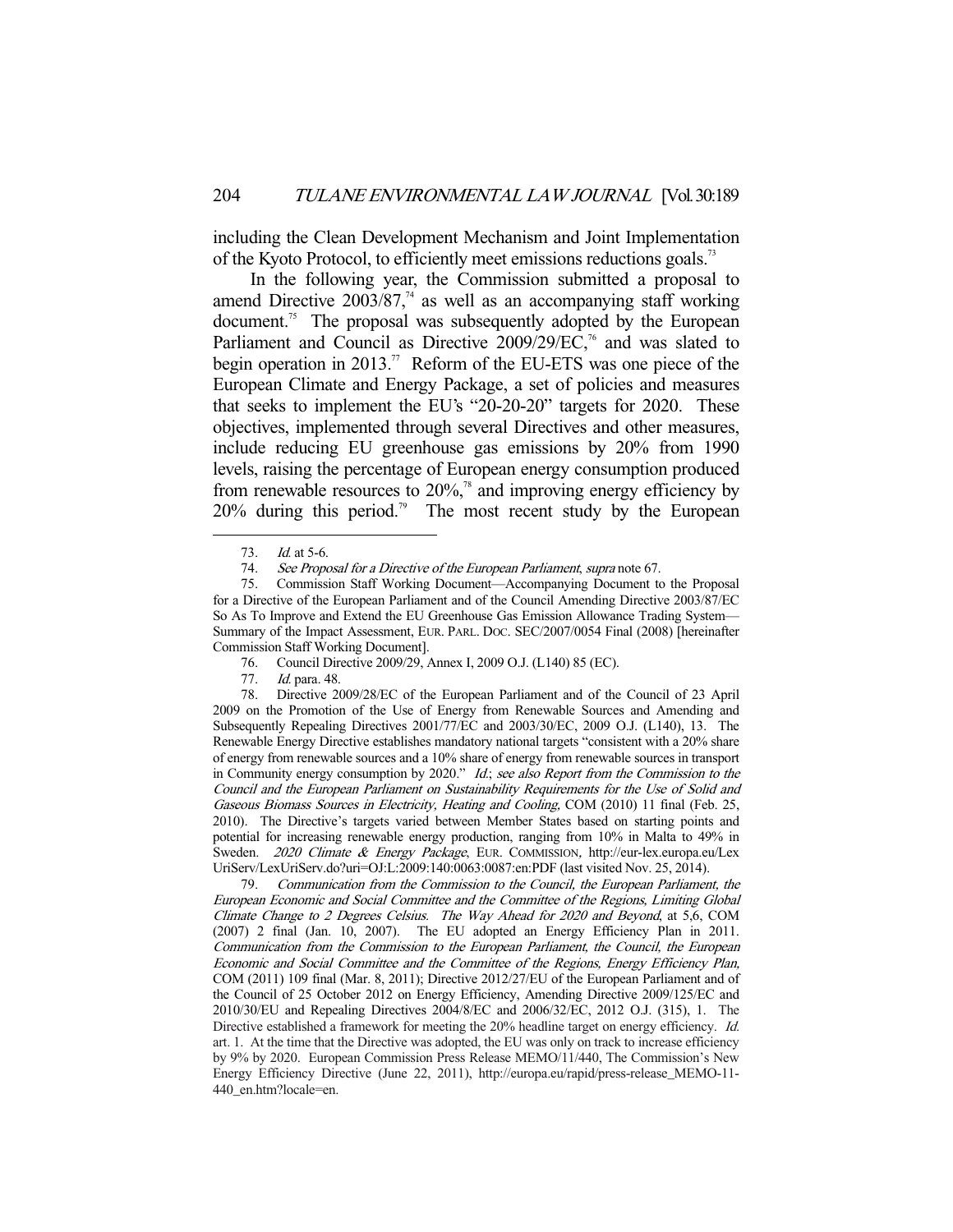Environment Agency concludes that the EU is on track to meet the 20% renewable energy target in 2020 and is "moving towards the level of ambition required" to meet the energy efficiency target. $80^{\circ}$  Other components of the package include national targets for non-EU-ETS emissions,<sup>81</sup> an establishment of a legal framework for carbon capture and sequestration  $(CCS)^{82}$  The European Union has also endorsed the objective of reducing emissions in the Union by 80% to 95% below 1990 levels by  $2050$ ,<sup>83</sup> and established the "Roadmap for Moving to a Competitive Low Carbon Economy in 2050." The 2007 Treaty of Lisbon also emphasized that combating climate change was the

 <sup>80.</sup> EUROPEAN ENV'T AGENCY, EEA REP. NO. 10/2013, TRENDS AND PROJECTIONS IN EUROPE 2013 11(2013).

 <sup>81.</sup> Decision No. 406/2009/EC of 23 April 2009, art. 14, 2009 O.J. (L104) 144 (EC), art. 14, 2009 O.J. (L140/136). The so-called "Effort Sharing Decision" establishes binding emissions targets for non-EU-ETS sectors, including transportation (other than aviation and maritime shipping), waste, agriculture, and the building sector. *Effort Sharing* Decision, EUR. shipping), waste, agriculture, and the building sector. COMMISSION, http://ec.europa.eu/clima/policies/effort/index\_en.htm (last visited Dec. 7, 2013). The National Emissions Targets are differentiated among Member States based on relative wealth (Gross Domestic Product per capita). Council Decision No. 406/2009 of 23 Apr. 2009, art. 8, Annex 2, 2009 O.J. (L140). The Effort Sharing Decision enables Member States to meet their respective targets flexibly, including acquiring international credits or through trade with Member States that are able to exceed their targets. The Targets are intended to ensure a 10% reduction in regulated greenhouse gas emissions by 2020 from 2005 levels. Id. art. 7, Annex 11; see also Commission Decision of 26 March 2013 on Determining Member States' Annual Emission Allocations for the Period from 2013 to 2020 Pursuant to Decision No 406/2009/EC of the European Parliament and of the Council, 2013 O.J. (L 90/160).

 <sup>82.</sup> See Council Directive 2009/31/EC of the European Parliament and of the Council of 23 April 2009 on the Geological Storage of Carbon Dioxide and Amending Council Directive 85/337/EEC, European Parliament and Council Directives 2000/60/EC, 2001/80/EC, 2004/35/EC, 2006/12/EC, 2008/1/EC and Regulation (EC) No 1013/2006, 2009 O.J. (L140/114). Carbon capture and storage is a process whereby carbon dioxide whereby carbon dioxide is collected from power stations and industrial facilities and pumped into terrestrial underground storage formations or deep under the ocean. Max Krahé et al., From Demonstration to Deployment: An Economic Analysis of Support Policies for Carbon Capture and Storage, 60 ENERGY POL'Y 753, 753 (2013); PETER FOLGER, CONG. RESEARCH SERV., NO. 7-5700, CARBON CAPTURE AND SEQUESTRATION (CCS) (2009). The European Union has projected that CCS could provide up to 15% of the reductions in greenhouse gases required in 2030. Directive 2009/31/EC, at para. 5, 2009 O.F. (L 140).

<sup>83.</sup> EU Action on Climate, EUR. COMMISSION, http://eur-lex.europa.eu/LexUriServ/ LexUriServ.do?uri=OJ:L:2009:140:0063:0087:en:PDF (last visited Nov. 25, 2014).

 <sup>84.</sup> Communication from the Commission to the European Parliament, the Council, the European Economic and Social Committee and the Committee of the Regions, a Roadmap for Moving to a Competitive Low Carbon Economy in 2050, COM (2011) 112 final (Mar. 8, 2011). The Roadmap, inter alia, establishes milestones for reaching the objective of reducing emissions in the EU by 80%-95% by 2050, investments needs, barriers to achieving the goals, and opportunities in various sectors. Id. at 3-5.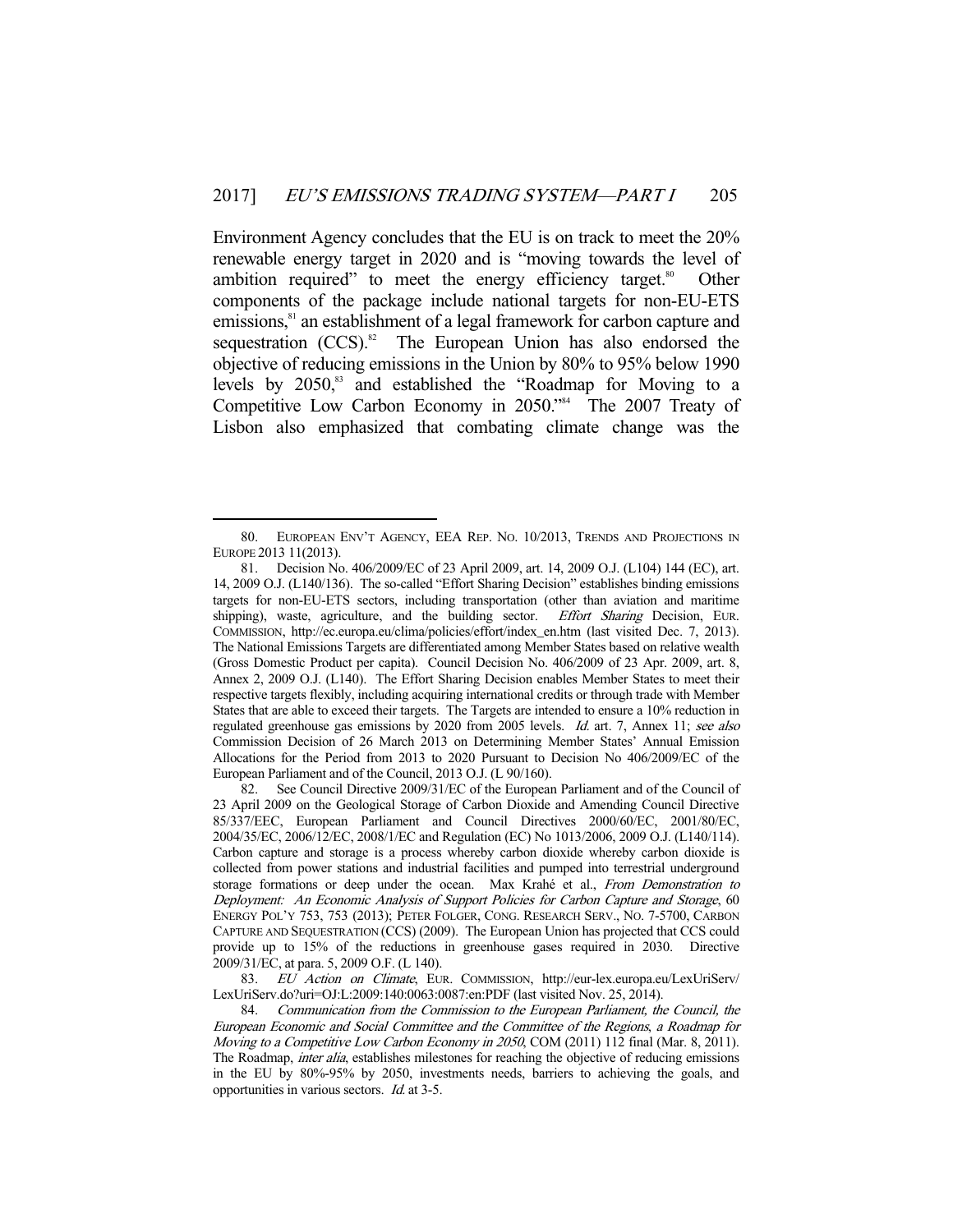cornerstone of EU's international and regional efforts to address environmental issues.<sup>85</sup>

 The amended Directive framed the challenges facing Europe and the world community in seeking to hold projected temperatures to no more than 2°C above pre-industrial levels. It re-affirmed the European Union's commitment to reduce its emissions by at least 20% below 1990 levels by 2020, and at least 30% should other industrialized countries make commensurate commitments.<sup>86</sup> Moreover, it emphasized the need for global greenhouse gas emissions to be reduced by at least 50% below 1990 levels by 2050, with developed countries reducing their emissions by  $60\% - 80\%$  during this period.<sup>87</sup>

Given the need for "increasing of efforts by the Community,"<sup>88</sup> the amended Directive dramatically transformed the EU-ETS in a number of ways:

- (1) Expansion of the scope of regulated sectors and gases.
	- The amended Directive extended the scope of sectors regulated under the EU-ETS, as well as the scope of regulated greenhouse gases. The Commission concluded that this expansion in regulatory scope would both enhance the environmental effectiveness of the scheme by covering a larger proportion of EU emissions, and potentially render the system more efficient by introducing new and additional abatement options that might lower compliance costs.<sup>89</sup> Among the new categories of activities and respective greenhouse gas emissions encompassed under the amended Directive are: production of ferrous metals (carbon dioxide); production of primary aluminum (carbon dioxide and perflourocarbons) and secondary aluminum (carbon dioxide); production or processing of non-ferrous metals (carbon dioxide); production of petrochemicals (carbon dioxide); production of nitric, adipic, glyoxal and glyoxylic acid (carbon dioxide and nitrous oxide); production of ammonia (carbon dioxide); and capture, transport or storage of greenhouse gases related to carbon

 <sup>85.</sup> Treaty of Lisbon Amending the Treaty on European Union and the Treaty Establishing the European Community, signed at Lisbon, 13 December 2007, art. 191(2), 2007 O.J. (L306) 1.

 <sup>86.</sup> Council Directive 2009/29, paras. 4-5, 2009 O.J. (L140) 63 (EC).

 <sup>87.</sup> Id. paras. 3-4.

<sup>88.</sup> *Id.* para. 2.

 <sup>89.</sup> Proposal for a Directive of the European Parliament, supra note 67, at 4; Commission of the European Communities, Proposal for a Directive of the European Parliament and of the Council Amending Directive 2003/87/EC So As To Improve and Extend the Greenhouse Gas Emission Allowance Trading System of the Community, at 7, COM (2008) 16 final (2008).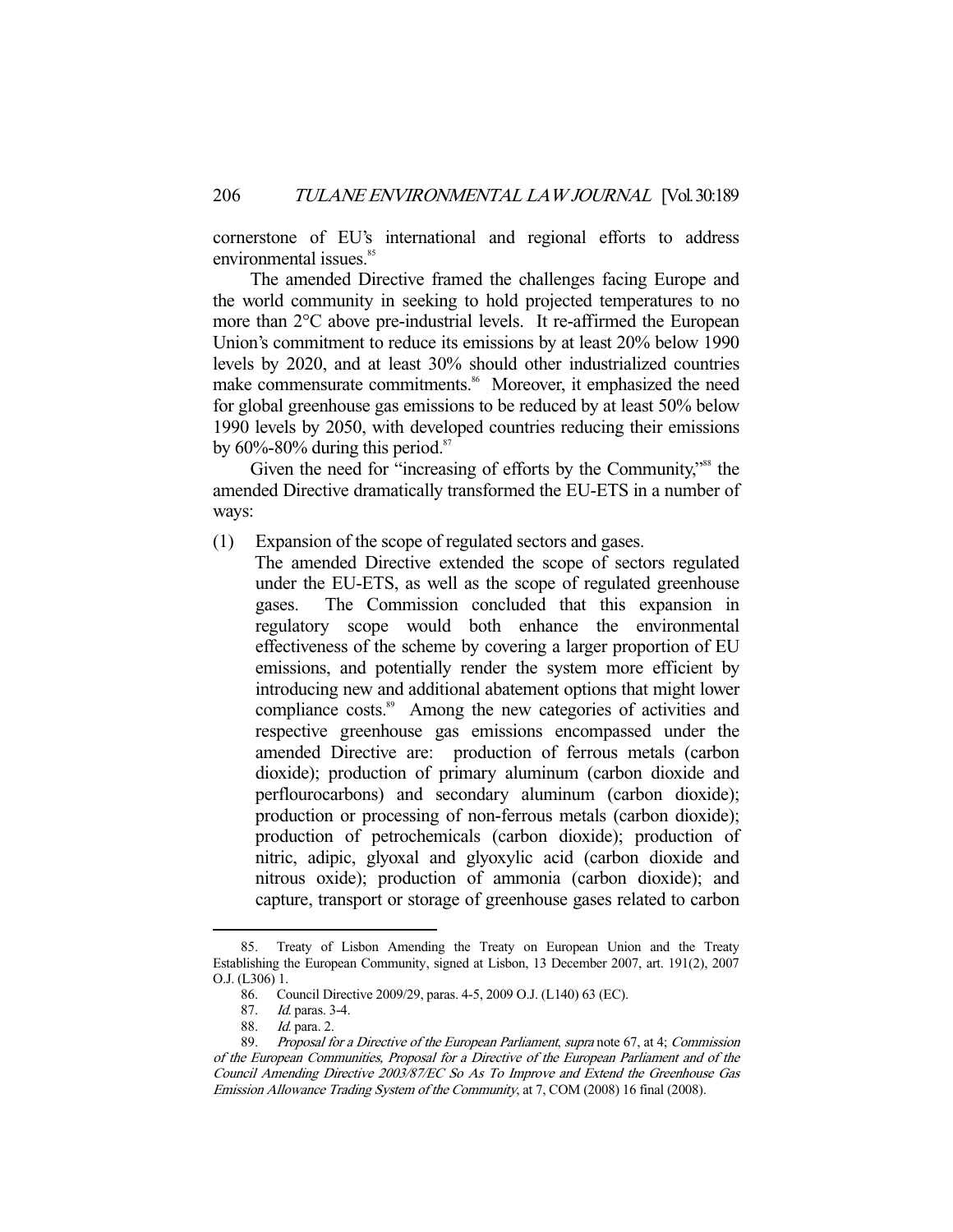capture and sequestration operations (carbon dioxide) and aviation (carbon dioxide).90 These changes in the scope of the regulated categories are equivalent to bringing a net additional 120-130 million tons of carbon dioxide emissions into the system.<sup>91</sup>

(2) Establishment of a Linear Reduction Factor for Emissions. To help facilitate the EU's objective of reducing its overall emissions by at least 20% below 1990 levels by 2020, the amended Directive calls for a linear decline in the quantity of emissions allowances of  $1.74\%$  annually until 2020 and beyond,<sup>92</sup> translating into an annual reduction of 37 million EUAs.<sup>93</sup> This was projected to result in a 21% reduction in allowances by 2020 from 2005 levels.94 The rationale for the so-called linear reduction factor (LRF) was to provide regulated entities with clarity and predictability to ensure critical investments in technologies and other approaches to reduce greenhouse gas emissions.<sup>95</sup> Moreover, it was contemplated that the steadily tightening cap under the Directive would result in steadily rising allowance prices, inducing operators in the short term to pursue efficiency gains, and in the longer term to "turn to less carbon-intensive technologies and investment  $\dots$ ."<sup>96</sup> The new Directive provided for a default cap beyond 2020 to ensure regulatory stability. $97$  Under the EU's climate and energy framework for 2020 to 2030, the annual linear

 <sup>90.</sup> Council Directive 2009/29, Annex I, 2009 O.J. (L 140) 85 (EC). France and the Netherlands had unilaterally extended the scope of their emissions regulatory structure to include nitrous oxides in the second phase of EU-ETS implementation, CLAUDIA KETTNER ET AL., WORKING PAPERS, NO. 368/2010, THE EU EMISSION TRADING SCHEME: INSIGHTS FROM THE FIRST-TRADING YEARS WITH A FOCUS ON PRICE VOLATILITY 2 (2010).

 <sup>91.</sup> EUROPEAN COMM'N, EU ACTION AGAINST CLIMATE CHANGE: THE EU EMISSION TRADING SCHEME 15 (2009).

 <sup>92.</sup> Report from the Commission to the European Parliament: The State of the European Carbon Market in 2012, at 4, COM (2012) 652 Final (Nov. 14, 2012). The linear factor was applied to average annual total quantity of allowances issued by States in their national allocation plans from 2008-2010. Decision No. 406/2009 of 26 March 2013, art. 9, 2013 O.J. (l. 90) 107.

<sup>93.</sup> Georg Zachmann, You'd Better Bet on the ETS, BRUEGEL POL'Y BRIEF, Apr. 2013, at 2.

 <sup>94.</sup> European Commission Memo/08/35, Questions and Answers on the Commission's Proposal To Revise the EU Emissions Trading System, at para.5 (Jan. 23, 2008). The proposed annual ETS cap was set by the Commission under the new Directive at 2083 billion metric tons of carbon dioxide equivalent in 2013, dropping to 1720 billion metric tons of carbon dioxide equivalent in 2020. Id. at para.12.

<sup>95.</sup> EUROPEAN COMM'N, *supra* note 91, at 15.

<sup>96.</sup> Commission Staff Working Document, *supra* note 75, at 6.

<sup>97.</sup> European Commission, Commission Staff Working Document, Information Provided on the Functioning of the EU Emissions Trading System, the Volumes of Greenhouse Gas Emission Allowances Auctioned and Freely Allocated and the Impact on the Surplus of Allowances in the Period Up to 2020, at 4, COM (2012) 416 final (July 25, 2012).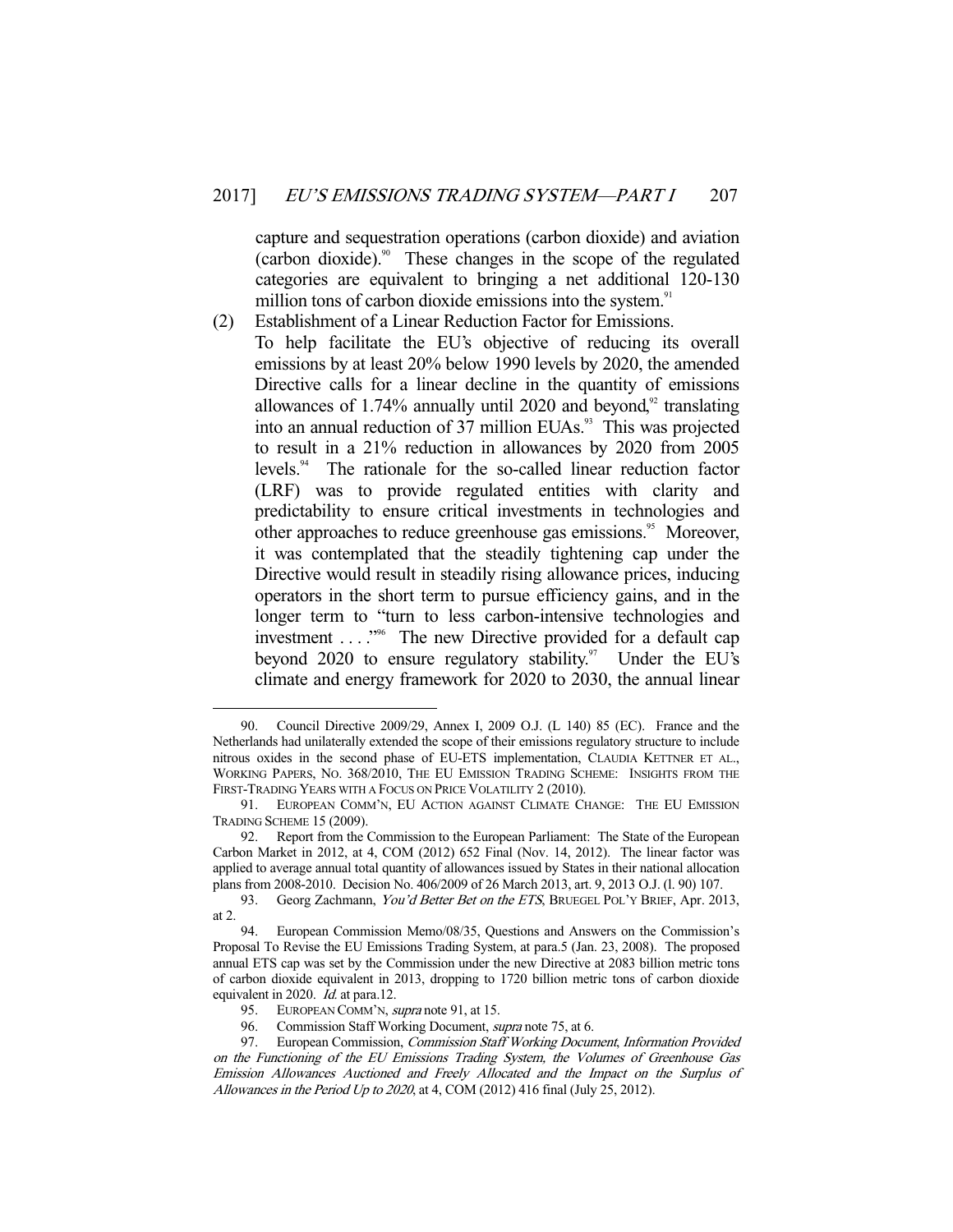reduction factor is slated to increase to 2.2% at the start of phase 4 in 2021.98

(3) Community-Wide Allowance Allocation.

In a "fundamental shift"<sup>99</sup> from the original incarnation of the EU-ETS, the new Directive eliminated National Allocations Plans and replaced them with EU-wide rules for quantities of allowances, allowance allocations and auctioning rules.<sup>100</sup> The rationale for this appeared to be several-fold. First, as developed more fully in Part III of this Article, the national allocation process had been subject to "free-riding behaviour and protectionist policies" that encouraged over-allocation of allowances.<sup>101</sup> Second, it was suggested that a harmonized approach would substantially reduce Member States' administrative costs.<sup>102</sup> Third, the Commission contended that the widely differing allocation methods of Member States had caused economic distortions that had denuded the economic efficiency of the system.<sup>103</sup>

(4) Extension of Compliance Period.

-

The new Directive expands the trading period from five years to eight years, with the third trading period slated for 2013 to 2020

101. Stephano Clò & Emanuele Vendramin, Is the ETS Still the Best Option, INSTITUTIO BRUNO LEONI SPECIAL REP., May 10, 2012, at 9.

 <sup>98.</sup> Communication from the Commission to the European Parliament, the Council, the European Economic and Social Committee and the Committee of Regions, a Policy Framework for Climate and Energy in the Period from 2020 to 2030, at 5, COM (2014) 15 final (2014).

 <sup>99.</sup> CARBON TRUST, CUTTING CARBON IN EUROPE: THE 2020 PLANS AND THE FUTURE OF THE EU ETS 19 (2008).

<sup>100.</sup> See id. The European Commission had recommended this approach during the formulation of the original EU-ETS Directive. Peter Vis, The First Allocation Round: A Brief History, in 4 EU ENVIRONMENTAL LAW: THE EU GREENHOUSE GAS EMISSIONS TRADING SCHEME 187-212 (J. Delbeke ed., 2006). The EU has also established a Union Registry for the trading period beginning on January 1, 2013, and subsequent periods, Commission Regulation 389/2013 of 2 May 2013, Establishing a Union Registry Pursuant to Directive 2003/87/EC of the European Parliament and of the Council, Decisions No 280/2004/EC and No 406/2009/EC of the European Parliament and of the Council and Repealing Commission Regulations (EU) No 920/2010 and No 1193/2011, art.2, 2013 O.J. (L 122) 3. The Registry replaces Member States' national registries, which were established under the original version of the EU-ETS and records allocations of free allowances to operators, accounts of companies or physical persons holding allowances, transfers of allowances by account holders, annual carbon dioxide emissions from installations and annual reconciliation of allowances and verified emissions. Union Registry, EUR.COMMISSION, http://ec.europa.eu/clima/policies/ets/registry/ (last visited Dec. 8, 2013).

<sup>102.</sup> Proposal for a Directive of the European Parliament, supra note 67, at 172.

<sup>103.</sup> Id. at 14. Other commentators have also suggested that this new allocation approach will reduce prospects for legal challenges and the uncertainty this might engender. Émilie Alberola & Oliver Sartor, Reduction in Free Allowances for Phase 3 of the EU ETS, TENDANCES CARBONE, Sept. 2013, at 1.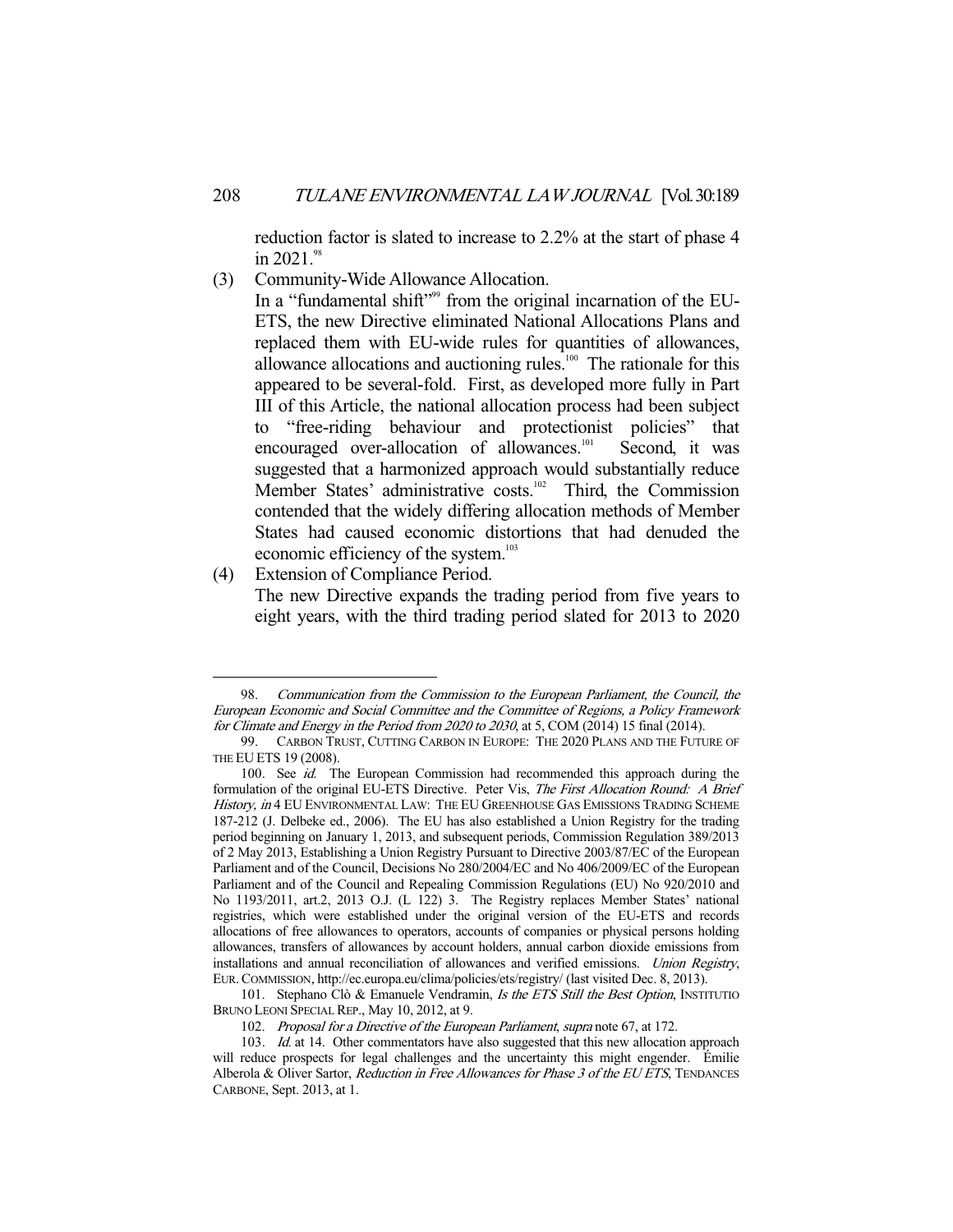and the fourth trading period from 2021 to 2028.<sup>104</sup> The extension of the compliance period was intended to send a more long-term price signal that would help to incentivize investments in emissions reductions projects.<sup>105</sup>

# (5) Expansion of Auctioning of Allowances.

-

As indicated earlier in this Article, the EU-ETS originally provided for the vast majority of EUAs to be allocated to regulated entities for free.<sup>106</sup> This is an approach often taken in cap-and-trade programs to engender political support and to reduce the initial economic shock of such programs.<sup>107</sup> However, many regulated entities reaped windfall profits from selling free allowances on the market during the first two phases of implementation of the EU-ETS, engendering a backlash against this approach.<sup>108</sup> The new Directive dramatically alters the equation. With limited exceptions,<sup>109</sup> power producers will be required to purchase all of their allowances beginning in 2013, and free allowances will be phased out for operators in most sectors by  $2027$ .<sup>110</sup> Overall, these

 <sup>104.</sup> European Commission Memo/08/796, Questions and Answers on the Revised EU Emission Trading System, at 5 (Dec. 17, 2008).

 <sup>105.</sup> BLAS LUIS PÉREZ HENRÌQUEZ, ENVIRONMENTAL COMMODITIES MARKETS AND EMISSIONS TRADING 213 (2013).

<sup>106.</sup> Council Directive 2003/87, arts. 9(1), 10-11, 2003 O.J. (L 275) 36 (EC); see generally supra note 50 and accompanying text.

<sup>107.</sup> Penni Takade, California's Precarious Path to Climate Change Mitigation, 40 Eco. L. CURRENTS 10, 13 (2013), INGRID JEGOU & LUCA RUBINI, INT'L CTR. FOR TRADE & SUSTAINABLE DEV. GLOB. PLATFORM ON CLIMATE CHANGE, TRADE 3 SUSTAINABLE ENERGY, ISSUE PAPER NO. 18, THE ALLOCATION OF EMISSION ALLOWANCES FREE OF CHARGE: LEGAL AND ECONOMIC CONSIDERATIONS (2011).

 <sup>108.</sup> CARBON TRADE WATCH, EU EMISSIONS TRADING SYSTEM: FAILING AT THE THIRD ATTEMPT 4 (2011), Gernot Klepper, The Future of the European Emission Trading System and the Clean Development Mechanism in a Post-Kyoto World, 33 ENERGY ECON. 687, 689 (2011). During Phase 2, ten companies held a surplus of 240 million EUAs. Laing et al., supra note 44, at 515. This resulted in earnings from their sale of as much as 3.8 billion euros, "more than four times Europe's environment budget over the period." Press Release, Ecofys, Weak Ambition in the Past, Weak Ambition for the Future (Dec. 20, 2010), http://citeseerx.ist.psu.edu/viewdoc/ download?doi=10.1.1.473.2216&rep=rep1&type=pdf.

 <sup>109.</sup> The new Directive provides for transitional allocation of free allowances for certain electricity power plants in EU States with per capita GDP at market price that doesn't exceed 50% of the average per capita GDP of the Community. Council Directive 2009/29, art. 10(c), 2009 O.J. (L 140) 76 (EC). Eight EU Member States that have joined since 2004—Bulgaria, Cyprus, Czech Republic, Estonia, Hungary, Lithuania, Poland, and Romania—have availed themselves of the derogation, which will terminate at the end of 2020. Council Directive 2009/29, art. 10(c)(2), 2009 O.J. (L 140) 76 (EC); see also Auctioning, EUR. COMMISSION, http://ec.europa.eu/clima/policies/ets/cap/auctioning/index\_en.htm (last updated Apr. 21, 2017).

 <sup>110.</sup> Council Directive 2009/29, art. 10(1), 2009 O.J. (L 140) 71 (EC). It is estimated that approximately one billion EUAs will be sold annually in EU ETS auctions by 2020. Guillaume Chevaleyre, Auction Revenues in EU ETS Phase 3: A New Public Resource, CLIMATE BRIEF, Jan. 2013, at 1. However, operators at risk of "carbon leakage" will receive free allowances up to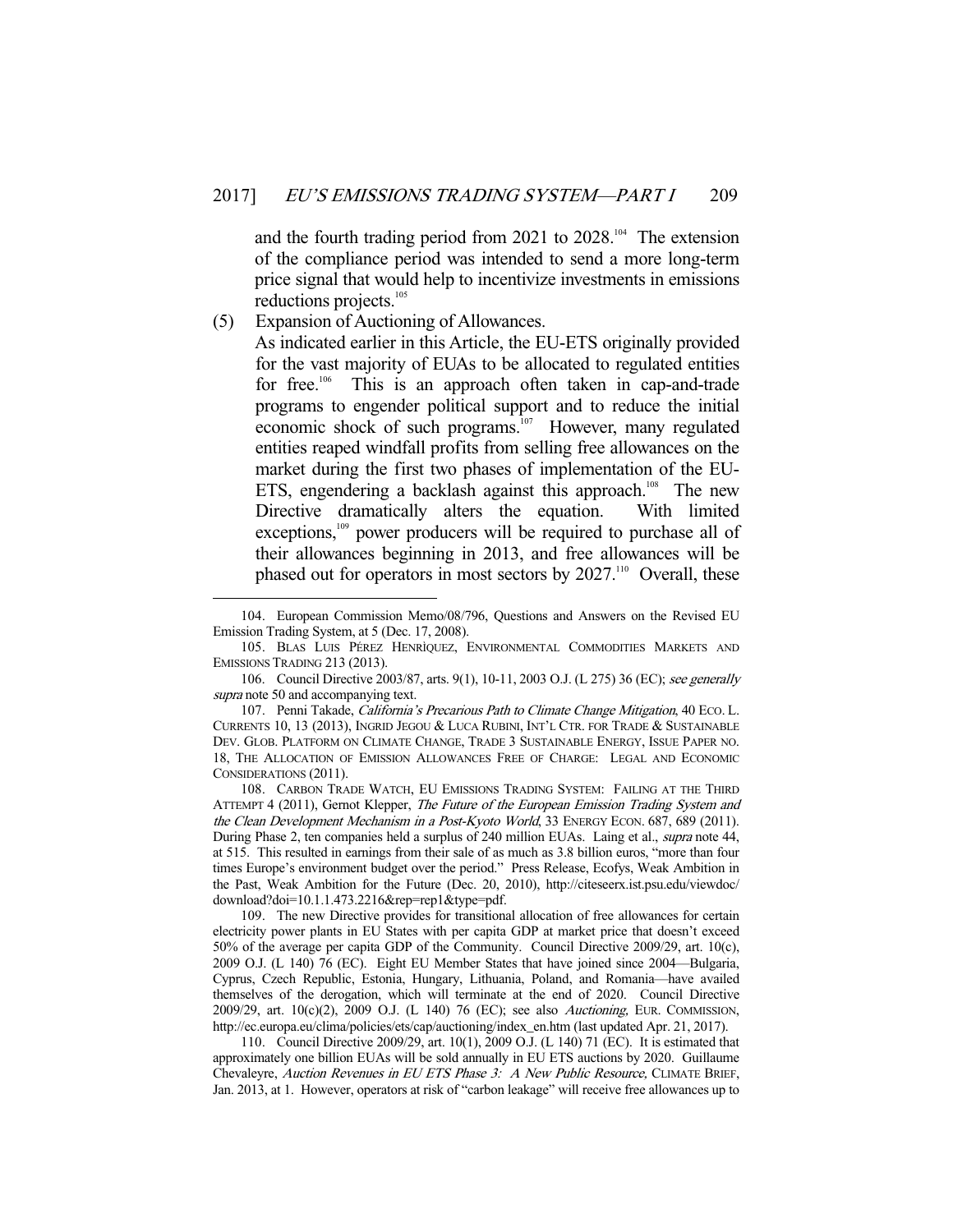provisions will increase the number of allowances that will be auctioned in Phase 3 to more than half, compared to fewer than 4% in Phase  $2^{111}$ 

 The next Part of this Article seeks to assess the impact of the EU-ETS to date in meeting EU climate policymaking objectives.

## III. IMPLEMENTATION OF PHASES 1 AND 2 OF THE EU-ETS

 As indicated earlier, the EU-ETS has been implemented in three phases to date.<sup>112</sup> Phases 1 and 2 are discussed below in this Article. Phase 3 will be covered in a later publication of the second half of this Article.

#### A. Phase 1

-

 The EU-ETS was launched on January 1, 2005, with the first phase running from 2005 to 2007. The initial phase was denominated by EU officials as a "warm up phase" or "trial period,"113 during which it was contemplated that firm buy-in would be engendered, and critical

their performance benchmark, which is based on the average 10% most efficient installations in a given sector. Council Directive 2009/79, art.10, 2009 O.J. (L 140) 73 (EC). Carbon leakage may occur when carbon prices result in higher production costs and electricity prices for domestic industry, resulting in a loss of market share to foreign competitors not subject to such regulations. Moreover, domestic producers may ultimately choose to transfer production to other countries with laxer climate regulations to avoid costs associated with climate regulations, potentially resulting in commensurate or even greater emissions. Joshua Prentice, Carbon Leakage and Competitiveness Under the EU ETS, 22 EUR. ENERGY & ENVTL. L. REV. 132, 132 (2013). For a good discussion of the application of performance benchmarks for the allocation of free EUAs, see Oliver Sartor, Free Allocations Under Phase 3 Benchmarks: Early Evidence of What Has Changed, TENDANCES CARBONE, Apr. 2013, at 1; see also STEPHEN LECOURT, CLEMENTE PALLIERE & OLIVER SARTOR, EUROPEAN UNIV. INST., ROBERT SCHUMAN CTR. FOR ADVANCED STUDIES CLIMATE POLICY RESEARCH UNIT, WORKING PAPERS RSCAS 2013/17, THE IMPACT OF EMISSIONS-PERFORMANCE BENCHMARKING ON FREE ALLOCATION IN EU ETS PHASE 3 (2013). The list of sectors deemed to be at risk of carbon leakage was to be reviewed beginning in 2014, with an eye to revision. Many believe that the current list is too long, leading to windfall profits for certain sectors. Valerie Flynn, Carbon Leakage List Consultation Launched, ENDS EUR. (June 6, 2013), http://www.endseurope.com/32090/.

 <sup>111.</sup> The European Union Emissions Trading Scheme: A Cost-Effective Tool for Addressing Climate Change, EU INSIGHT, Dec. 2010, at 4. In September 2013 the Commission announced that it would allocate 6.6 billion free EUAs to industrial installations, a 11.6% reduction from the initial request by Member States. Alberola & Sartor, supra note 103, at 1.

<sup>112.</sup> Supra note 11 and accompanying text.

 <sup>113.</sup> JOSEPH KRUGER & WILLIAM A. PIZER, REG. FOR THE FUTURE, DISCUSSION PAPER 04- 24, THE EU EMISSIONS TRADING DIRECTIVE: OPPORTUNITIES AND POTENTIAL PITFALLS 3 (2014); ELLERMAN, supra note 2, at 4.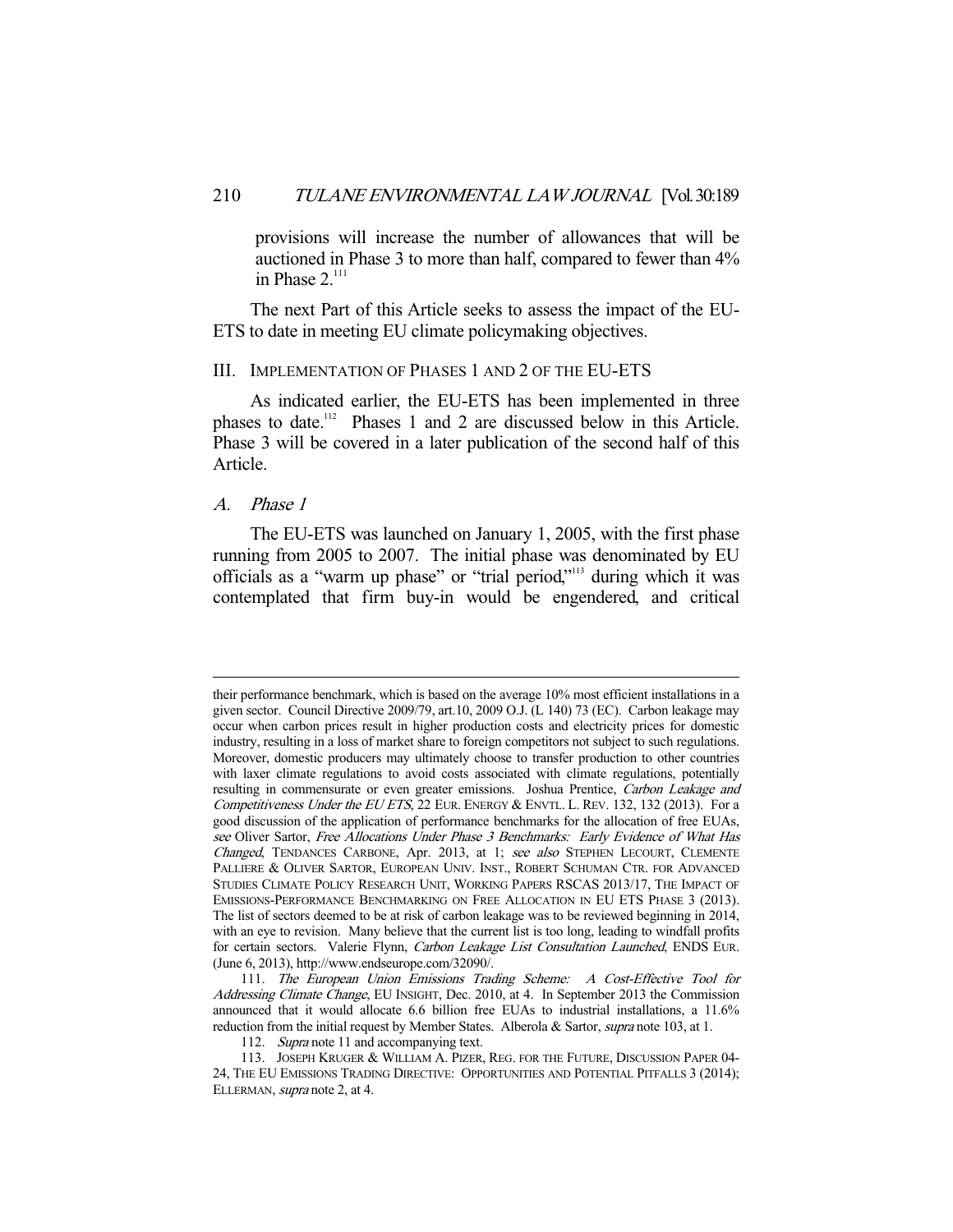institutions developed to facilitate emissions trading and reductions in greenhouse gas emissions in the System's second phase.<sup>114</sup>

 The first phase of the EU-ETS did not constitute a propitious start for operationalizing cap and trade in Europe. As Wråke et al. observes:

The environmental effect of a cap and trade system is governed by the total allocated volume of allowances. The price of emissions allowances and the resulting economic incentives for firms to reduce emissions are determined by the scarcity of allowances.<sup>115</sup>

As indicated earlier in this Article, during the first two phases of the EU-ETS Member States were tasked with making initial decisions as to the total number of allowances to allocate, and how these allowances should be distributed to sources within their respective jurisdictions in National Allocation Plans.<sup>116</sup> In the first phase of the EU-ETS, many EU Member States engaged in over-allocation of allowances in order to protect domestic industries from potential competition against companies in jurisdictions not subject to Kyoto Protocol mandates, as well as to maintain a propitious environment for domestic investments and capacity expansion.<sup>117</sup> As de Sépibus concluded, many Member States faced a type of "Prisoner's Dilemma," whereby all States would benefit from achieving emissions reductions goals, but faced an incentive to overallocate allowances to benefit domestic constituencies.<sup>118</sup>

 Moreover, Member State regulators were bedeviled by unreliable databases for the allocation of allowances. This was attributable to the fact that the underlying historical emissions data that served as the baseline for setting national allocations was sparse and non-uniform for emissions at the national level and for individual installations.<sup>119</sup> As a

<sup>114.</sup> See, e.g., Green Paper on Greenhouse Gas, supra note 33; Hei Sing Chan et al., Firm Competitiveness and the European Emissions Trading Scheme, 63 ENERGY POL'Y 1056, 1058 (2013).

 <sup>115.</sup> Markus Wråke et al., What Have We Learnt from the European Union's Emissions Trading System?, 41 AMBIO 12, 13 (2012).

<sup>116.</sup> See supra notes 49 & 50 and accompanying text.

<sup>117.</sup> Frank J. Convery & Luke Redmond, Market and Price Developments in the European Union Emissions Trading Scheme, 1 REV. ENVTL. ECON. & POL'Y 88, 94 (2007); TAMARA GILBERTSON & OSCAR REYES, DAS HAMMARSKJOLD FOUND., OCCASIONAL PAPER SERIES, NO. 7, CARBON TRADING: HOW IT WORKS AND WHY IT FAILS 35 (2009).

 <sup>118.</sup> J. J. DE SEPIBUS, SWISS NAT'L CTR. OF COMPETENCE IN RESEARCH, NCCR TRADE REGULATION, WORKING PAPER NO. 2008/18, LINKING THE EU EMISSIONS TRADING SCHEME TO JI, CDM AND POST-2012 INTERNATIONAL OFFSETS 2 (2008); see also Christian Egenhofer, The Growing Importance of Carbon Pricing in Energy Markets, in THE HANDBOOK OF GLOBAL ENERGY POLICY 361 (Andreas Goldthau ed., 2013). ("The allocation of allowances by member states . . . led to a 'race to the bottom.'").

<sup>119.</sup> Markus Pohlmann, The European Union Emissions Trading Scheme, in LEGAL ASPECTS OF CARBON TRADING, KYOTO, COPENHAGEN AND BEYOND 353 (D. Freestone & C.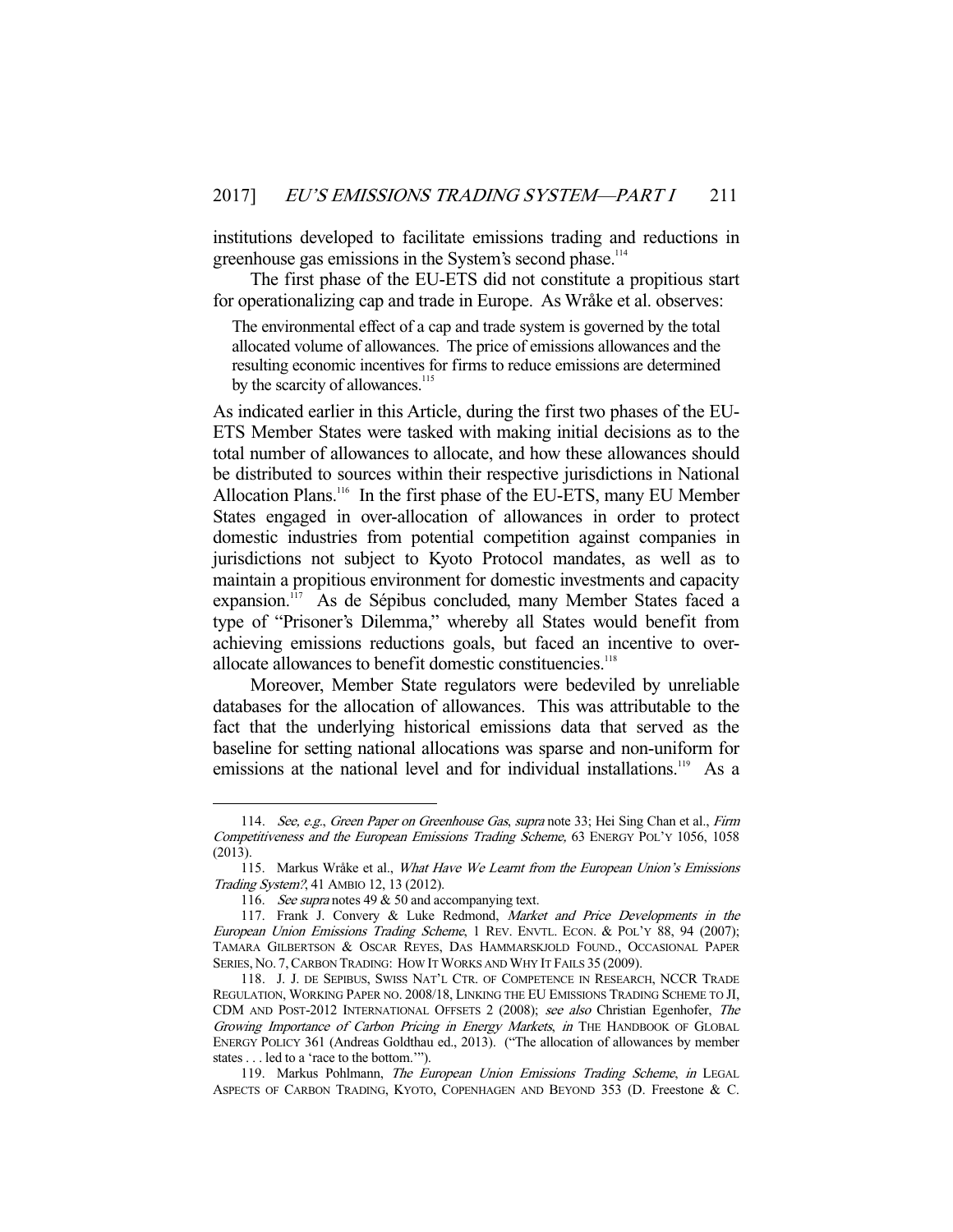consequence, regulators were compelled to rely on voluntary submissions from installation owners that were largely unverified.<sup>120</sup> This severely undermined the efforts of regulators to establish emissions caps that reflected actual emissions and harmonized projections.121 The extremely tight schedule of six months faced by Member States for formulating their initial National Action Plans also made it difficult to rectify such data limitations.<sup>122</sup> Finally, an absence of verification protocols and metrics to ensure comparability of emissions reporting across States further undermined the integrity of the process.<sup>123</sup>

 Exercising its authority to review and amend National Allocation Plans,<sup>124</sup> the European Commission downwardly adjusted the allocations of fourteen of the proposed twenty-five NAPs,<sup>125</sup> reducing the final cap by 4.3%.<sup>126</sup> This translated into an allocation of approximately 2.2 billion allowances.<sup>127</sup> However, many commentators concluded that the However, many commentators concluded that the Commission's allocations were unwarranted by historical emissions and insufficiently stringent to ensure adequate price signals to effectuate the objectives of reducing greenhouse gas emissions in the shorter term<br>through strategies, e.g., fuel-switching and driving long-term fuel-switching and driving long-term technological innovation.<sup>1</sup>

-

123. See Michael Grubb, From NAP I to NAP II: A View to the Future, TENDANCES CARBONE, June 2007, at 1; LARS ZETTERBERG ET AL., IVL SWEDISH ENVTL. RESEARCH INST., IVL REP.B1591, ANALYSIS OF NATIONAL ALLOCATION PLANS FOR THE EU ETS 1 (2004).

124. See supra note 51 and accompanying text. As Ellerman points out, the EU-ETS is an unusual EU Directive, in that it grants the Commission functions that goes beyond its general executive powers, which in the case of Directives normally is restricted to ensuring that they are "transposed" into national law that conforms to the mandates the Directives. By contrast, the EU-ETS imbued the Commission with the power to review and reject National Allocation Plans of Member States. ELLERMAN, supra note 2, at 7.

125. Lesley McAllister, The Overallocation Problem in Cap-And-Trade: Moving Toward Stringency, 34 COLUM. J. ENVTL. L. 395, 409 (2009).

126. CHRISTINA HOOD, INT'L ENERGY AGENCY, INFORMATION PAPER, REVIEWING EXISTING AND PROPOSED EMISSIONS TRADING SYSTEMS 40 (2010).

Streck eds., 2009); UK NAT'L AUDIT OFFICE, BRIEFING FOR ENVIRONMENTAL AUDIT COMMITTEE—NAO REVIEW OF EUROPEAN UNION EMISSIONS TRADING SCHEME 34 (2009). Bailey suggests that many industries in the EU exacerbated this problem by inflating "business as usual" emissions forecasts. Bailey, *supra* note 10, at 147.

<sup>120.</sup> Raphael Calel, Carbon Markets: A Historical Overview, 4 WIRES CLIMATE CHANGE 107, 113 (2013).

<sup>121.</sup> Hunter & Lacasta, *supra* note 36, at 592.

<sup>122.</sup> See CONVERY ET AL., supra note 9, at 9-10; U.S. GOV'T ACCOUNTABILITY OFFICE, GAO-09-151, INTERNATIONAL CLIMATE CHANGE PROGRAMS: LESSONS LEARNED FROM THE EUROPEAN UNION'S EMISSIONS TRADING SCHEME AND THE KYOTO PROTOCOL'S CLEAN DEVELOPMENT MECHANISM 17 (2008).

 <sup>127.</sup> HENRÌQUEZ, supra note 105, at 210.

 <sup>128.</sup> See Wråke et al., supra note 115, at 13.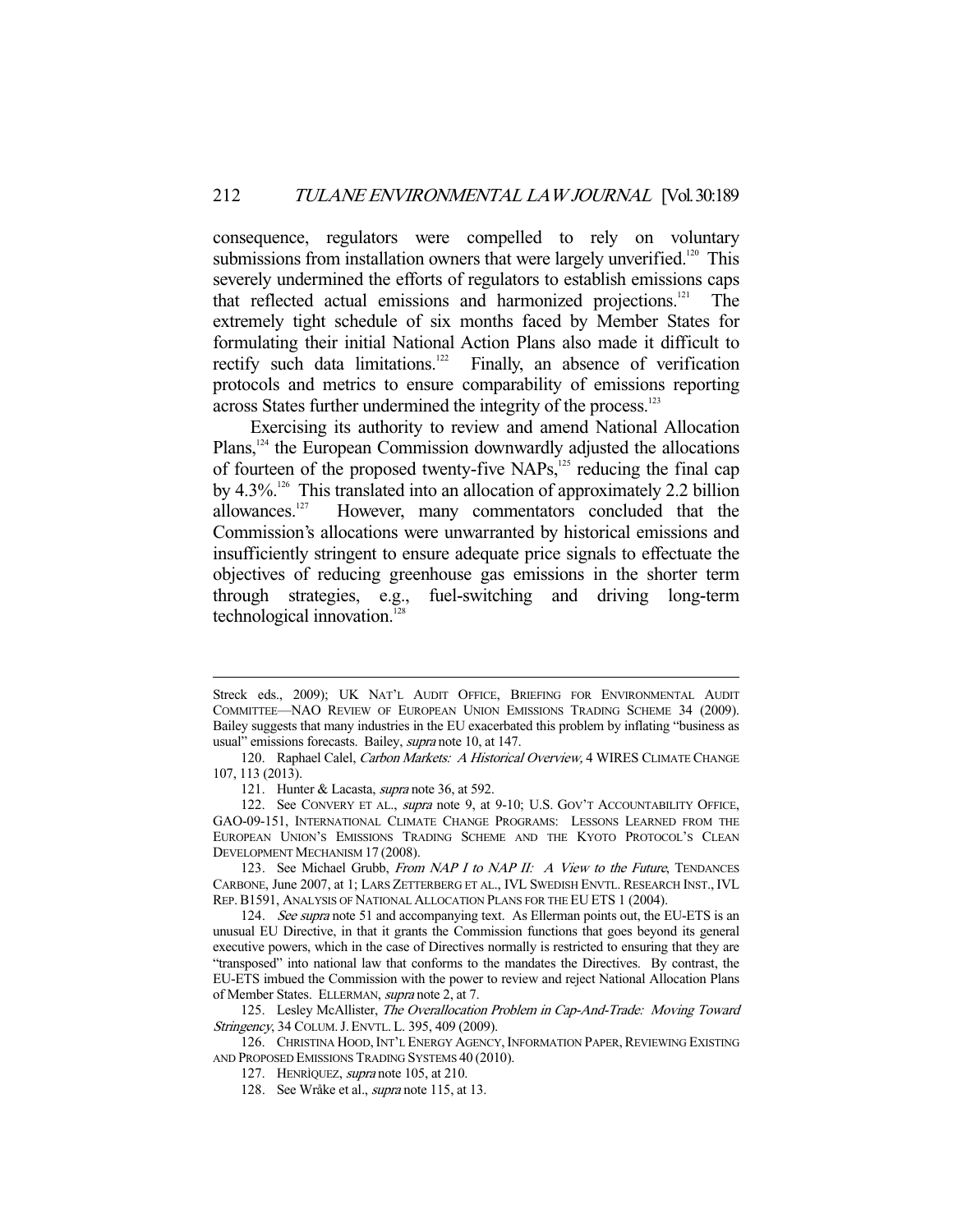Unfortunately, this adjustment by the body tasked to "enforce scarcity of European Union Allowances<sup>"129</sup> ultimately proved inadequate. The first year of trading under the EU-ETS saw prices for EUAs rise more than anticipated, peaking at over thirty euros.<sup>130</sup> However, when 2005 verified emissions were released in April 2006, revealing a 4% over-allocation of allowances,<sup>131</sup> permit prices dropped precipitously,<sup>132</sup> ultimately plummeting to  $0.02$  euros per ton in December  $2007$ <sup>133</sup>. At the end of the first phase, EU data revealed that regulated entities had been permitted to emit 130 million more tons of carbon dioxide than they actually emitted, translating into a surplus of  $2.3\%$ .<sup>134</sup>

 Moreover, the total emissions of regulated entities grew by approximately 2% on a comparable basis.<sup>135</sup> As Abrell et al. concluded, it remains a contested proposition as to whether the EU-ETS reduced greenhouse gas emissions at all during Phase 1.<sup>136</sup>

### B. Phase 2

-

 The primary objective of Phase 2 of the EU-ETS (2008 to 2012) was to ensure that Member States met their obligations under the Kyoto Protocol during its first commitment period.<sup>137</sup> However, in the face of

 <sup>129. 1</sup> Gouvernance Europeenne et Coopolitique De L'Energie, Abatement of CO2 Emissions in the European Union 13 (Jacques Lesourne & Jan Horst Keppler eds., 2007).

 <sup>130.</sup> TOMMY LUNDGREN ET AL., CTR. FOR ENVTL. & RES. ECON., WORKING PAPER 2013:4, CARBON PRICE AND INCENTIVES FOR TECHNOLOGICAL DEVELOPMENT 6 (2013). EUAs reached a peak price of €31.58 (\$37.48) per metric ton on April 19, 2006. U.S. GOV'T ACCOUNTABILITY OFFICE, supra note 122, at 13.

 <sup>131.</sup> EUROPEAN ENV'T AGENCY, EEA TECHNICAL REPORT NO. 13/2008, APPLICATION OF THE EMISSIONS TRADING DIRECTIVE BY EU MEMBER STATES—REPORTING YEAR 2008 14 (2008).

<sup>132.</sup> KETTNER ET AL., *supra* note 90, at 1. Allowance prices fell from thirty-five euros at the beginning of April 2006 to twelve euros by the end of the month after it became obvious that there was an excessive number of allowances in the market. EUROPEAN ENV'T AGENCY, supra note 131, at 16.

<sup>133.</sup> See CONVERY ET AL., supra note 28, at 15. The decline of EUA prices to near zero was also partially attributable to the non-transferability of allowances between Phase 1 and Phase 2 in virtually all Member States, rendering them "basically worthless" during the final six months of 2007. LARRY PARKER, CONG. RESEARCH SERV. NO. 7-5700, CLIMATE CHANGE AND THE EU EMISSION TRADING SCHEME (ETS): LOOKING TO 2020 4 (2010).

 <sup>134.</sup> MARTIJN VERDONK ET AL., NETH. ENVTL. ASSESSMENT AGENCY, EVALUATION OF POLICY OPTION TO REFORM THE EU EMISSION TRADING SYSTEM: EFFECTS ON CARBON PRICE, EMISSIONS AND THE ECONOMY 17 (2013).

<sup>135.</sup> CONVERY ET AL., supra note 28, at 14; Olivier Gloaguen & Emilie Alberola, One Billion Tonnes of CO2 Avoided by the EU Power Sector and Industry Since 2005: Half Due to Energy-Climate Policies and Half Due to Economic Context, 32 CLIMATE BRIEF, No. 32, at 4 (Oct. 2013), http://www.i4ce.org/download/climate-brief-n32-one-billion-tonnes-of-co2-avoidedsince-2005-in-europe-half-due-to-energy-climate-policies-and-half-due-to-economic-context/.

 <sup>136.</sup> JAN ABRELL ET AL., BRUEGEL WORKING PAPER, ASSESSING THE IMPACT OF THE EU ETS USING FIRM LEVEL DATA 7 (July 2011).

<sup>137.</sup> Gloaguen, *supra* note 135, at 1.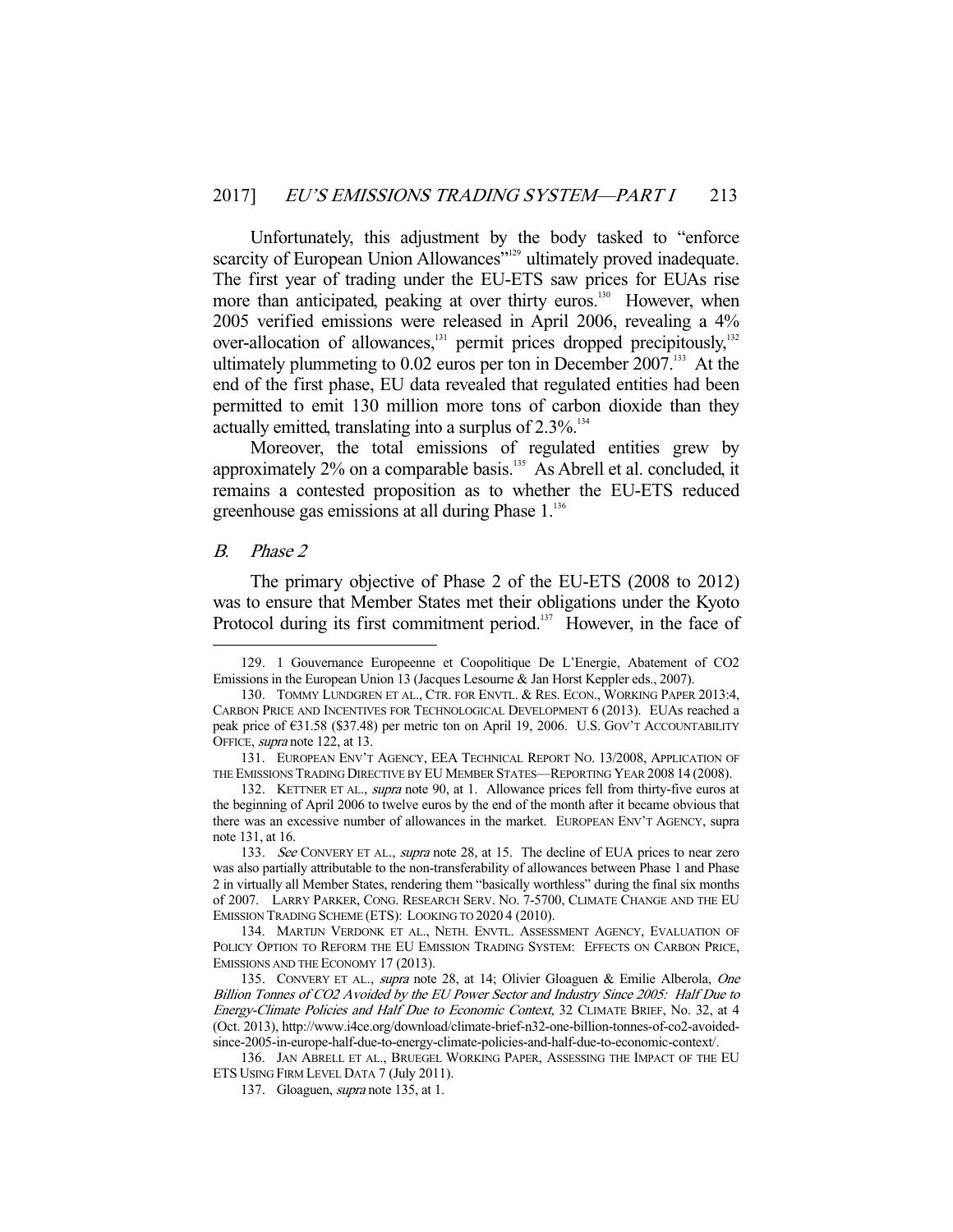clear evidence of over-allocation of allowances by the parties in Phase 1, Member States proposed National Allocation Plans that would have, in aggregate, resulted in an approximate 5% increase in emissions relative to 2005 levels, only slightly below "business-as-usual" projections.<sup>138</sup>

 In conducting its review of Member State NAPs, the Commission emphasized that if allowances were over-allocated in Phase 2 "[t]he development and deployment of existing and new clean technologies would stall, and the evolution of a dynamic and liquid global market would be seriously undermined."<sup>139</sup> Accordingly, the NAPs of Member States were subsequently cut by 10.4% in the Commission review, with only four countries not facing downward revisions of their proposed caps.140 This resulted in a cap of 10 billion EUAs for Phase 2, or approximately 5% below 2005 verified emissions levels, $141$  and  $12\%$ lower than the Phase 1 cap. $142$ 

 However, the potentially detrimental impacts of exogenous forces on the operation of the EU-ETS was brought into stark relief during Phase 2. From 2008 to 2013, Europe found itself in the throes of the socalled "Great Recession." This manifested itself in a double-dip recession.<sup>143</sup> This precipitated substantial declines in economic This precipitated substantial declines in economic production, including a 13.85% drop in production of electricity and industrial goods in 2009.<sup>144</sup> This, in turn, resulted in a substantial decline in greenhouse gas emissions during this period, including a 11.6% drop in emissions in regulated sectors of the EU-ETS in 2009.<sup>145</sup>

<sup>138.</sup> GRUBB, *supra* note 41, at 19.

 <sup>139.</sup> Commission of the European Communities, Communication from the Commission to the Council and to the European Parliament on the Assessment of National Allocation Plans for the Allocation of Greenhouse Gas Emission Allowances in the Second Period of the EU Emissions Trading Scheme Accompanying Commission Decisions of 29 November 2006 on the National Allocation Plans of Germany, Greece, Ireland, Latvia, Lithuania, Luxembourg, Malta, Slovakia, Sweden and the United Kingdom in Accordance with Directive 2003/87/EC, at 2, COM (2006) 725 final (Nov. 19, 2006), at 2.

<sup>140.</sup> KETTNER ET AL., supra note 90, at 3. The four Member States with NAPs that passed mustard initially were Denmark, France, Slovenia, and the United Kingdom. Id.

<sup>141.</sup> ELLERMAN, *supra* note 2, at 14; Gloaguen, *supra* note 135, at 1. The Commission provided for the allocation of 9.9 billion free allowances and auctioning of 0.4 billion allowances. Additionally, regulated entities could use up to 1.4 billion credits generated from Kyoto's flexible mechanisms, the Clean Development Mechanism and Joint Implementation to meet their ETS obligations.

<sup>142.</sup> ELLERMAN, *supra* note 2, at 14.

 <sup>143.</sup> Eurozone Falls Back into Recession, BBC NEWS (Nov. 15, 2012), http://www.bbc. com/news/business-20337245.

 <sup>144.</sup> CARBON TRADE WATCH, EU EMISSIONS TRADING SYSTEM: FAILING AT THE THIRD ATTEMPT 2 (Apr. 2011), http://www.carbontradewatch.org/downloads/publications/ETS\_briefing \_april2011.pdf.

 <sup>145.</sup> Id.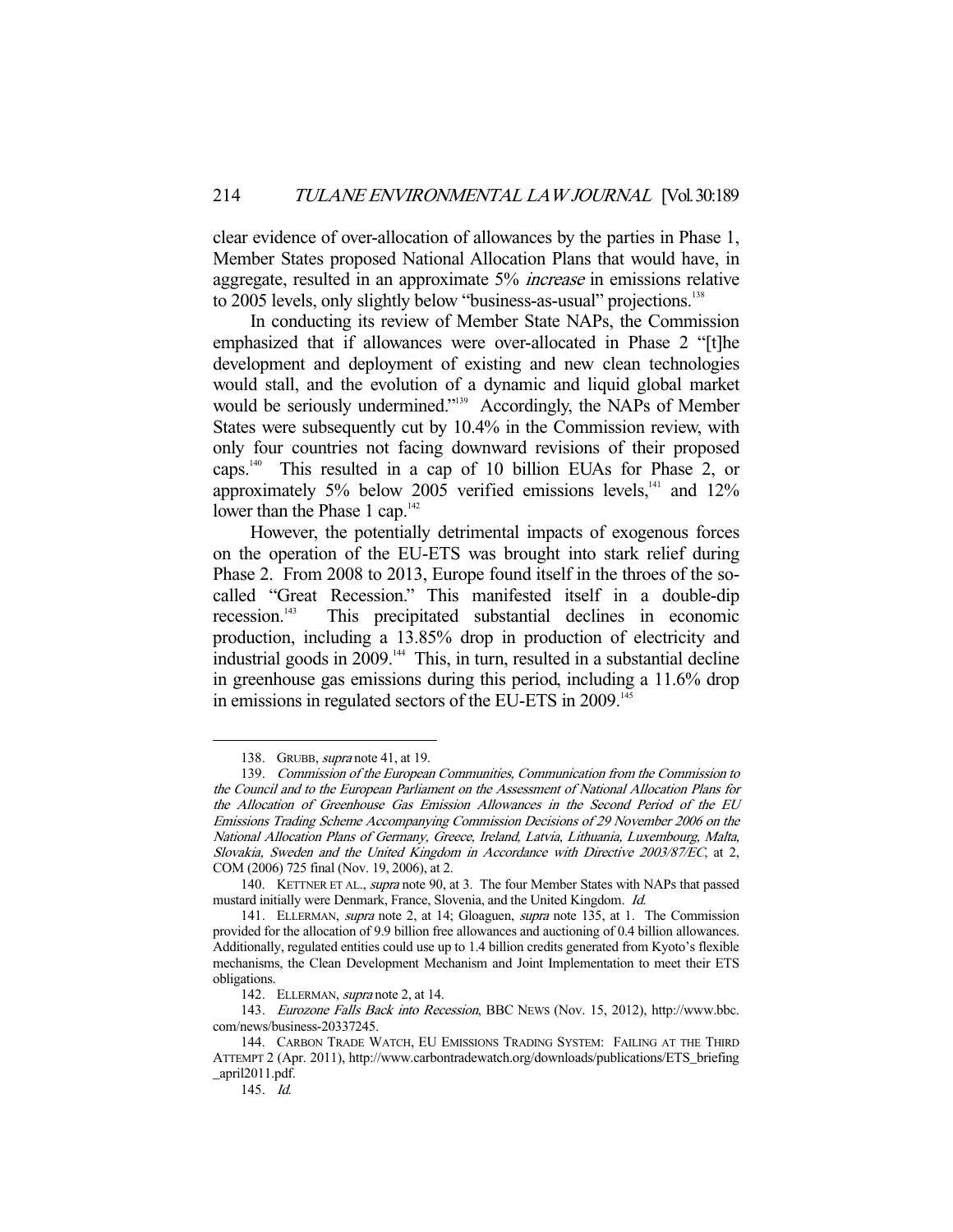This has adversely impacted the viability of the EU-ETS in several ways. First, the substantial decline in emissions has resulted in a drastic drop in the price of European Union Allowances. While the Commission anticipated that the revised EU-ETS would yield allowance prices of thirty euros,  $146$  prices slumped in four of the five years of Phase 2, plummeting to 6.67 euros on the futures exchange at the end of the second phase.<sup>147</sup> Several studies concluded that this price signal was far too low to incentivize either fuel switching from coal to natural gas, idling many gas plants. Moreover, the price was insufficient to drive investments in low-carbon technologies.<sup>148</sup> This greatly depressed price also meant that no additional abatement might be required to meet the emissions reductions objectives in the upcoming Phase 3 of the EU- $ETS.<sub>149</sub>$ 

 The reduction in demand for EUAs precipitated by the economic downturn also resulted in a substantial drop in emissions. In fact, the lion's share of the drop in emissions during Phase 2 was probably attributable to the recession in Europe.150 This resulted in a huge surplus of over 1.7 billion EAUs at the end of Phase 2, with excess allowances in every year except 2008.<sup>151</sup> This surplus boded badly for implementation of the EU-ETS during Phase 3, since the credits could be carried over. Indeed, the International Energy Agency concluded that the buildup of surplus EUAs could ensure that emissions of regulated installations might not fall through 2020.<sup>152</sup>

 <sup>146.</sup> MARTIJN VERDONK & HERMAN VOLLEBERGH, PBL NETH. ENVTL. ASSESSMENT AGENCY, EVALUATION OF THE EUROPEAN COMMISSION'S PROPOSAL TO SET ASIDE EMISSION ALLOWANCES 4 (Nov. 2012).

<sup>147.</sup> European Carbon Permit Prices Cap Another Losing Year, AGE: BUSINESS (Jan. 1, 2013), http://www.theage.com.au/business/carbon-economy/european-carbon-permit-prices-capanother-losing-year-20130101-2c3s9.html.

<sup>148.</sup> European Commission, Commission Staff Working Document, Proportionate Impact Assessment Amending Regulation (EU) No 1031/2010 in Particular to Determine the Volumes of Greenhouse Gas Emission Allowances To Be Auctioned in 2013-2020 (2012), at 12, https:// ec.europa.eu/clima/sites/clima/files/ets/auctioning/docs/swd\_2012\_xxx\_en.pdf, site visited on Apr. 10, 2016; Sonja van Renssen & Karel Beckman, How To Find a Cure for the Emission Trading Scheme Without Killing It, EUR. ENERGY REV. (June 28, 2012), at 1, http://www.eur electric.org/media/50531/2012%2006%2028%20EER%20-%20how%20to%20find%20a%20 cure%20for%20the%20ETS%20without%20killing%20it.pdf.

<sup>149.</sup> Nicola Berghmans, Reforming the EU ETS: Give It Some Work!, Climate Brief, No. 28 (Feb. 2013), at 1, http://www.i4ce.org/download/tendances-carbone-n78-reforming-the-eu-etsgive-it-some-work/.

 <sup>150.</sup> DAMIEN MORRIS & BRYONY WORTHINGTON, SANDBAG, CAP OR TRAP: HOW THE EU ETS RISKS LOCKING-IN CARBON EMISSIONS 24 (2010).]

<sup>151.</sup> Gloaguen & Alberola, *supra* note 135, at 4.

 <sup>152.</sup> INT'L ENERGY AGENCY, WORLD ENERGY OUTLOOK 181 (2009), http://www.world energyoutlook.org/media/weowebsite/2009/WEO2009.pdf.